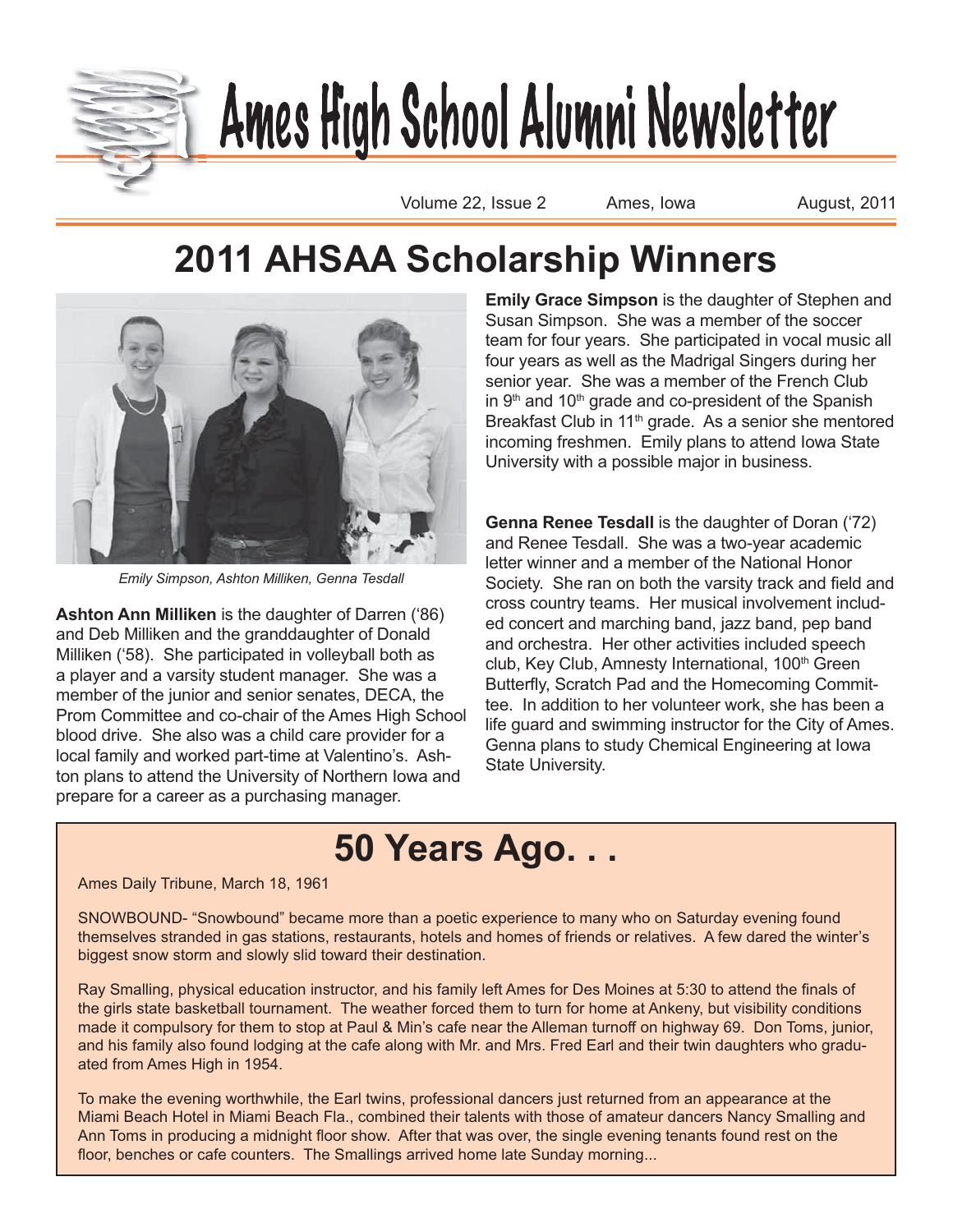### **Ames High Athletics 1955 to 1960**

The five year period from the fall of 1955 to the summer of 1960 has produced twelve members of the Ames High Athletic Hall of Fame. The twelve Hall of Famers are Larry Spear '56, Chuck Lamson '57, Bob Covey '57, Jack Stevens '57, Bill Stuart '57, Jim Dresser '58, Gary Ellis '58, Ben Fellows '58, Stan Scholl '58, Larry Munson '59, Dave Posegate '59 and Jack Carr '60. State championships in track and undefeated football teams were a benchmark of this period.

**1955-56.** The state champions in track were led by Larry Spear, a sprinter. They won in the 440 and mile relays at both the state meet and Drake Relays. They also won the 880 relay at state. Bob Covey (440) and Jack Stevens (pole vault) placed first. Larry Spear also was  $4<sup>th</sup>$  team all state in football while rushing for over 1000 yards. Ken Wells squad posted a 6-2 record. Wally Linn coached the basketball team to 14-7. The second year baseball team, coached by Ray Smalling, lost only to Council Bluffs T.J. in the districts at Denison. They finished 15-1. Fritz Jackson, Bob Ellis and Jim Balloun were senior leaders on the team.

**1956-57.** 1956 may have been Ken Wells' and Ames High's best team ever. With an 8-0 record and a final #1 ranking by the Register they were led by All-Staters Chuck Lamson, Bill Stuart and Dave Sucher. Fifteen players from this team played football in college. Bill Stuart led the basketball team as a 3<sup>rd</sup> team All-Stater. Track produced another state championship. Winning four relays at state, they won all but the medley. Jack Stevens won the pole vault at state and shared the Drake title with teammate John Murray. Both were 15 foot vaulters in college. Ames also won three relays at Drake. The baseball team had a 14-1 record and was led by underclassmen Gary Ellis, Jack Smalling and Dave Posegate, who all batted .400 or better.

**1957-58.** The 1957 football team picked up where the '56 team left off with another 8-0 record. Led by first team All-State linemen Ben Fellows and Larry Munson they finished with a #2 ranking by the Register. The track team, led by Stan Scholl, Jim

Dresser and Alex Lykkegaard won the state title for the third consecutive year. They won the 440 and mile relays at both State and Drake as well as the 880 relay at State. Stan Scholl won the 440 yard dash. Ellis was a second team All State basketball player on a team that finished 14-6. Gary Ellis and Jack Smalling were named to the first ever CIC baseball all-conference team as first teamers. At Iowa State Gary Ellis was a three year starter at punter in football and shortstop in baseball. David Nairn played #1 on Oscar Ourth's tennis team. Jim Merchant and David Browning paced the golfers.

**1958-59.** The 1959 track team was the only team not to win an outdoor championship, they finished third. However, they were the only team, in this period, to win a State indoor title. They were led by their two mile relay team, winners at Drake, Denny Tice, Blaine Zenor, Lars Laslett and Earl Holtz. Larry Munson, a three year starter and a two time All State linemen, was the backbone of a 5-3-1 football team. Steve Burrell and Gar Smith were the senior leaders of a 11-7 basketball team. Baseball had a fine 15-4 record. Dave Posegate was a 3 year starter and All-CIC. Larry McHone was All-CIC as a catcher.

**1959-60.** Another state championship in track marked the spring of 1960. Blaine Zenor (mile run) and Jim Piper (long jump) were state champs as well as the Two Mile Relay. The 6-3 football team won the CIC. Led by first team All-Stater Jack Carr the basketball team also won the CIC. Senior pitcher Gary Kirk had a 17-3 record over a two year period. He and Blaine Zenor and Denny Tice were All-CIC as Ames also won the conference title.

The five year period of 1955-1960 produced four outdoor track championships and one indoor as well as two undefeated football teams. 33-8-1 was the five year record of Ken Wells' teams. Ray Smalling's baseball teams posted a 67-16 record with two years of only one loss. Ken Wells, Wally Linn, Hi Covey and Ray Smalling were the only coaches that football, basketball, track and basketball had. Consistency certainly marked this period in Ames High Athletic history.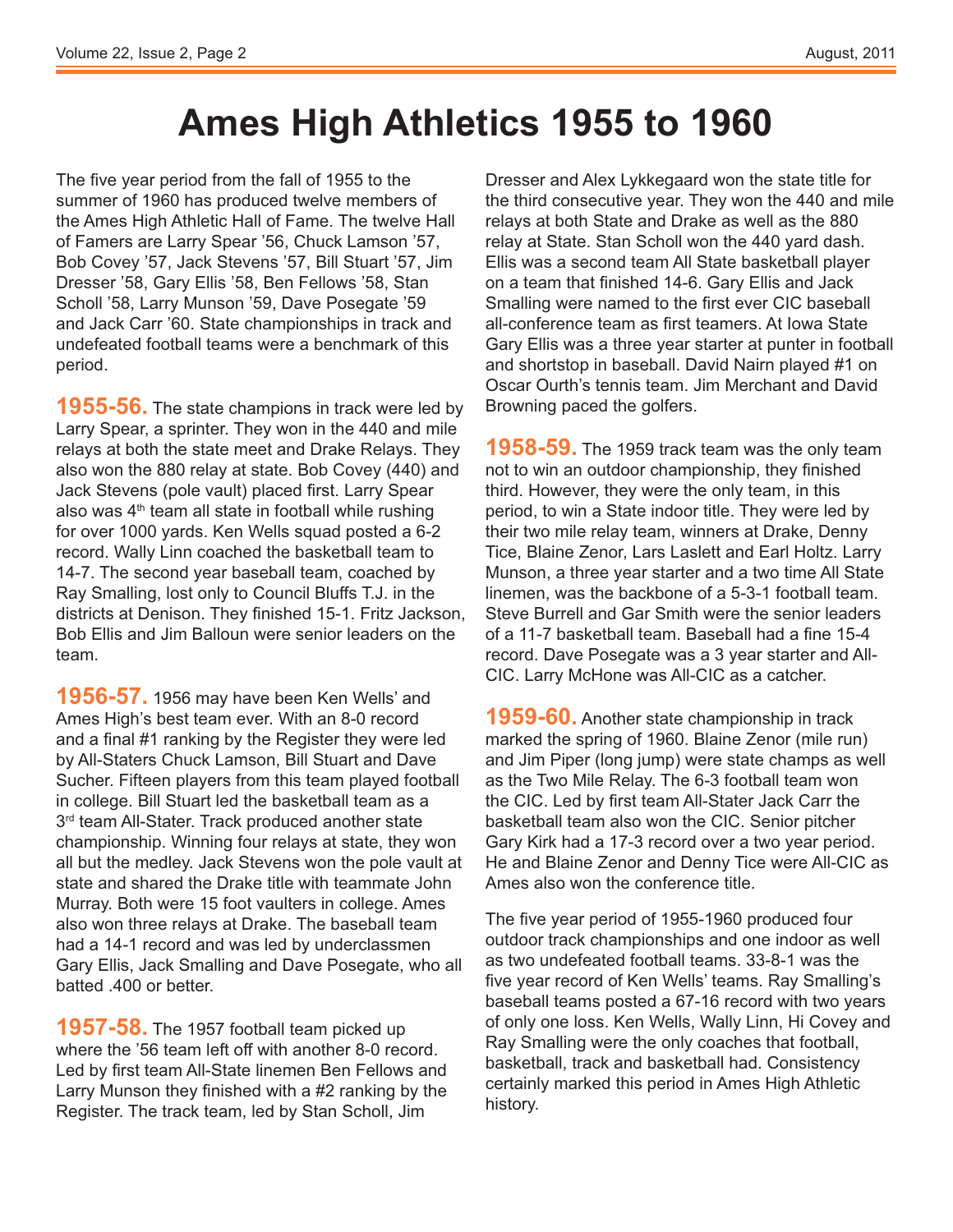### **Ames High Athletics 1960 to 1965**

From the Fall of 1960 to the Summer of 1965, Ames High School produced seven state championships and six members of the Ames High School Athletic Hall of Fame. The Hall of Famers are 1961 – Dave Agard, Mike Cox and Gene West; 1962 – Bill Jackson and Jim Klingseis; 1964 – Tom Landsberg. Track won the State Indoor three years in a row, 1961, 1962, 1963. Outdoor Track won three in a row in 1963, 1964 and 1965. Baseball was state champs in 1961.

**1960-1961** Football finished with a 7-1 record, the only year in this stretch that was over .500. They were led by one of the best players ever in Ames High history, fullback/linebacker Mike Cox. Mike Cox was first team all-state and went on to star at Iowa State where he was All Big 8. He's the only player to have his jersey number retired at Iowa State in football. But there were other great athletes in the 1961 class. Gene West was also a first team all-stater in basketball. He later starred at Drake. Ames made it to state and lost by 3 to Calumet in the first round. The front line of West, Dave Agard and Dave Childs led the team to a 19-3 record. The track team won the the two mile relay at Drake. In the summer the baseball team, coached by Ray Smalling finished with a 19-1 record and beat Fredericksburg 4-2 at Mason City for the state title. Senior Dave Agard had a 13-0 pitching record while junior Paul Townsend was 6-0.

**1961-1962** Football season saw a .500 record at 4-4. Paul Townsend garnered the only all-state honor as he was  $5<sup>th</sup>$  team all-state as a center. The basketball team finished at 11-8, led by senior Jim Klingseis. Wrestling was started at Ames High. They finished 1-2 under Coach Gene Oltrogge. They defeated Colfax for their only win. Track was the highlight of the sports year. Hi Covey's thin clads won the state indoor championship., For the fourth straight year Ames won the two mile relay at the Drake Relays. Baseball had a fine 14-4 record. The entire infield made first team All-CIC. They were Nick Fox, 1B, Bruce Bergland, 2B, Mike Karns, 3B and Jim Klingseis, SS.

**1962-1963** Track was again the year's highlight, victorious in both the indoor and outdoor state championships. Individual state champs were Bill Jackson, Mile Run; Lee Sargent, Pole Vault; and Tom Landsberg, Long Jump. Steve Soesbe set a yet unbeaten school record in the Football Throw. The event was discontinued soon after.. Cecil Spatcher replaced Ken Wells as football coach. Football slipped to a 3-5 record. Basketball wasn't any better at 6-14. Baseball was a bit better at 10-8. All Conference First teamers were Pick Wilson, 1B and Don Runyan, OF .

**1963-1964** Track was the dominant sport in 1964. Ames High won both the State Indoor and Outdoor Championships. Lee Sargent and Tom Landsberg won individual state championships for two consecutive years, Sargent in pole vault and Landsberg in the Long Jump. At the state outdoor meet, Bob Rowell won the Mile Run while the Mile Medley team and the Two Mile Relay team were first at State. The football team was under .500 again at 3-5-1. Wally Linn' basketball team bounced back with a 15-7 record led by Tom Landsberg.. Junior Brian Anderson was a first team All-CIC selection as an outfielder on a 7-12 baseball team.

**1964-1965** Hi Covey's boys picked up a third consecutive outdoor track title at Drake Stadium in the spring of 1965. As in 1964 Ames won both the Mile Medley and Two Mile Relay. In indoor track Bob Smalling won the Pole Vault with a vault of 13 1 3/4. at Iowa Fieldhouse in Iowa City. Football 1964 lost 6 games while winning only 3. New coach George Duvall's basketball team had a good year while winning 15 and losing 7. Baseball had a 14-7 record and shared the CIC crown with Boone. Bob Best, OF, Mike Rasmussen, 2B and Ed Wilson were All-CIC selections. The new wrestling coach was Tom Beckham. Junior heavyweight Ed Huffman led the team with 12 pins.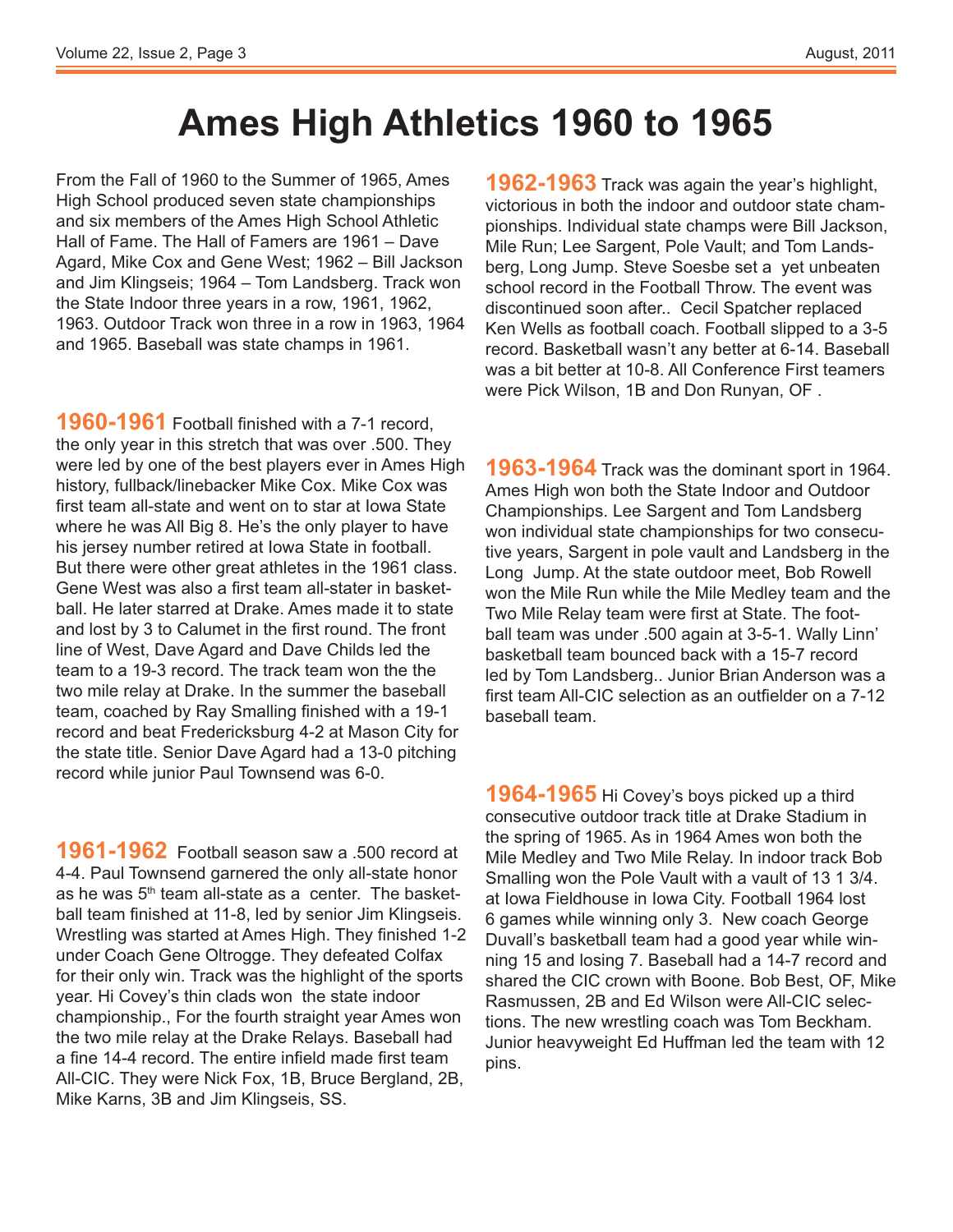### **Dr. James Ingvoldstad**





After graduating from Ames High School in 1964, Jim attended Iowa State University where he graduated in 1968. With acceptance from both Columbia

School of Theology and the University of Iowa College of Medicine, he chose the latter from which he graduated in 1972. He did an internship at McKennan Hospital in Sioux Falls, SD and then a residency in OB/GYN at the University of Iowa. He served two years in the United States Air Force before returning to Sioux Falls in 1978 to practice medicine.

During his fifteen years in Sioux Falls, Jim and his wife, Pat, raised three children--Scott, David and Alison--and made many life long friends. The severe winters in South Dakota and Georgia's warmer climate drew Jim to Atlanta to Piedmont Hospital where he has practiced to the present time. Wherever Jim has lived, he has been active in professional, community and church affairs. His leadership has been recognized throughout his career.

Jim's passion for helping and healing led him to Haiti in 2001. He returns two or three times a year, and he was there when the earthquake occurred in 2010. A few days before the earthquake hit, Jim had arrived on a mission trip on the Haitian Island of Gonave, about 30 miles away from the mainland and capital, Port-au-Prince, He and other members of the trip were in the midst of doing their usual tasks, such as setting up and running medical clinics and teaching dental hygiene to the children. He treated patients at the Wesleyan Hospital, also on the island.

When the earthquake hit on January  $12<sup>th</sup>$ , Jim decided to stay where he was needed most, despite having several opportunities to return home. Many patients traveled by boat from the capital to the Wesleyan Hospital to have their wounds treated. The hospital's main surgeon and nurse anesthetist left to anxiously search for their families on the mainland, so Jim stepped up to treat, on his own, the many patients who came to the hospital. On January 17<sup>th</sup>, he and other physicians and nurses traveled to Car-fu-faix, one of the hardest hit areas, and set up a make-shift clinic in a lone remaining school classroom. One of the most difficult situations Jim found himself in was to deliver a baby via Caesarean section under local anesthesia.

Tim Stark, president and CEO of Peidmont Healthcare, states, "Dr. Ingvoldstad is a model physician. His dedication and willingness to stay in Haiti to treat the victims of the earthquake shows his compassion and generosity. Furthermore, he continually gives of his time to ensure the success of Piedmont Hospital.

While he was in high school, Jim was very active in a variety of activities. He played baseball and ran track. He was a member of the Fire Squad, Varsity Club and Boys' Club, a homeroom representative to student council, and was the student body president his senior year. "Ames Hi" continues to "Aim High!

W. C. Ripp

### $\lambda$  John Sletten – Northfield Distinguished Alumnus

John Sletten, Northfield, Minnesota High School Class of 1950, was recognized May 1, 2011 as the winner of the Northfield High School Distinguished Alumnus Award. Presented at the annual Academic Awards and Distinguished Alumni Scholarship Program, the award is intended to honor Northfield High School alumni who have made significant contributions in service, vocation and avocation to their community, society or humanity.

Sletten, a graduate of St. Olaf College and the University of Minnesota Graduate School, served in the U. S. Army from 1954-1956. He taught English in Faribault and Northfield, Minnesota and Ames, Iowa schools for 39 years, coached track and field for 50 years and cross-county running for 43 years. Sletten's coaching achievements include 24 conference and nine state track and field championship teams. He also coached 17 conference and five state cross-country running championship teams. Between 1968 and 2005, Sletten was named coach of the year 24 times, including Iowa state coach of the year eight times.

Northfield Superintendent Chris Richardson stated, "Our 2011 honoree, John Sletten, joins a distinguished group of Northfield High School graduates that have made a mark on their communities, their states and the world. John spoke from the heart about the importance of aiming high and continuing to work hard even after you have achieved success. John's message to our students and parents clearly reflected his life of public service as a teacher and a coach in Minnesota and Iowa."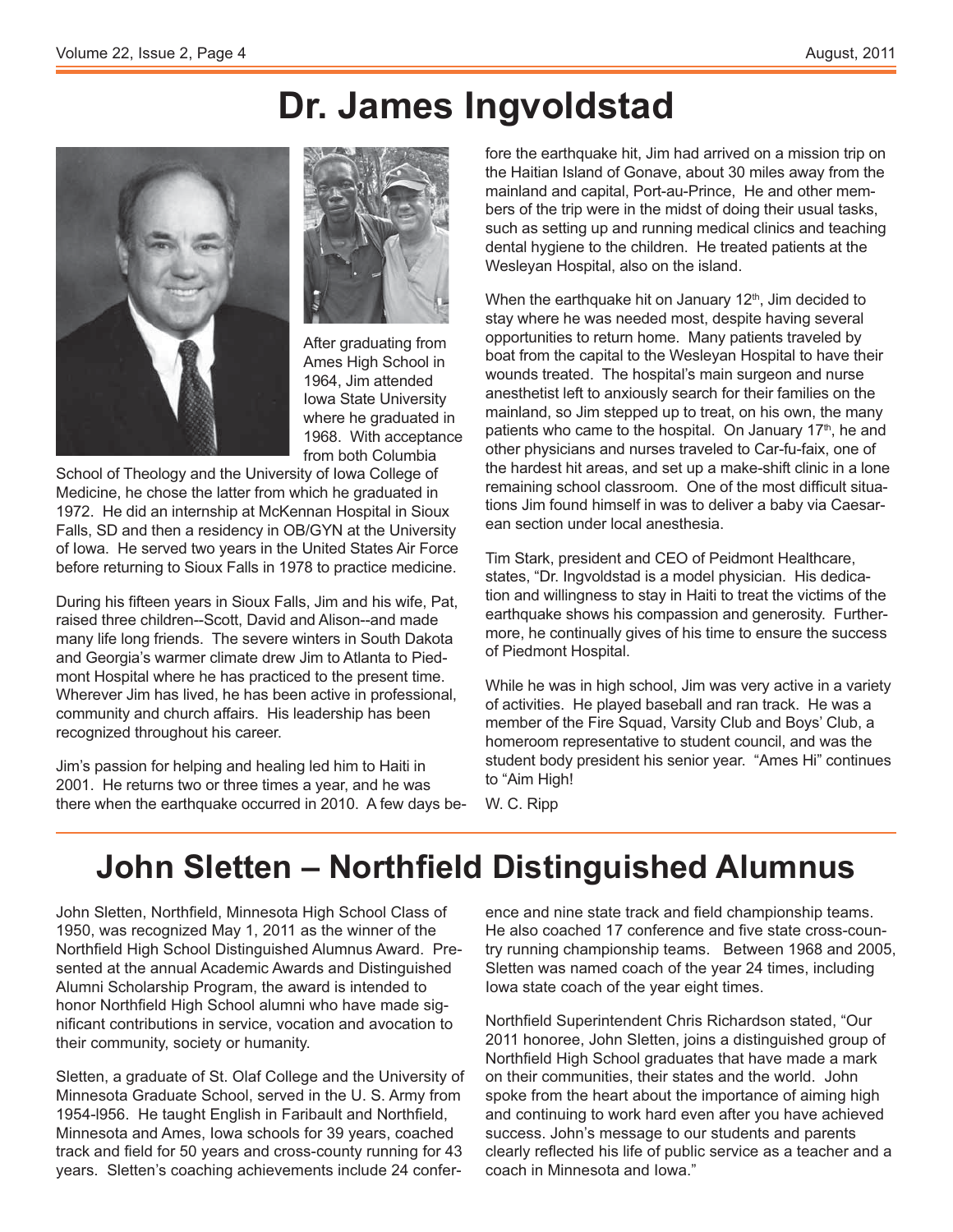### **Memorials**

- In memory of: **Gary E. Cannon, '55** By: Beverly Cannon, 56 In memory of: **Mary McNally Paulson, Staff** By: David R. Smith, '52 In memory of: **Gloria Anderson Fink, '43** By: Mary Jo Winder, '58 In memory of: **Grace Bauske, Staff** By: Allison Elder, '81 In memory of: **Thomas Charles Cooper, '54** By: Michael S. Knuths, '54 In memory of: **Gregg L. Gammack, '59** By: Father Thomas W. Gray, '59 In memory of:<br>**Betty Maddigan Cue, '43 Gloria Anderson Fink, '43 Doris Hamilton Hinton, '43** By: Mary Dodds Schlick, '43 In memory of: **John D. Maney, /51** By: John C. Ahlquist, 51 In memory of: **Christine Allen Baxter, '83** By: Donna Fae Schepers, Staff In memory of: **Everett G. Ritland, Staff Patricia Ritland Willig, '590** By: Michael ('53) and Dori Ritland In memory of: **Dorothy J. Timmons, '58** By: John L. Timmons, '64 In memory of: **Craig Jordan, '70 Raymond Smalling, Staff** By: Janis Jordan Dickens, '67 In memory of: **Karen K. Bath, '70** By: Rebecca Willrich Gish, '70 In memory of: Lauren R. Gibbs, '45  **John M. Willis, '45 Wayne A. Wymore, '45**  By: Alyce Miller Bailey,'45 In memory of: **G. Harold Newell, '49** By: James ('52) & Carol Sue Triplett In memory of: **Herman E. Vore, Jr., '46** By: Donna L. Vore Keller, '50 In memory of: **Members of the Class of 1938** By: Warren C. Friest, '38
- In memory of: **John C. Welden, '54** By: Estate of John C. Welden

### **Some Have Left US**

The following alumni are known to have died in recent years. Those listed in previous newsletters are omitted here. Some information may be incomplete. If you have any more information or unreported deaths, please advise the AHSAA.

#### **A** complete listing of all known deceased alumni is available at www. ahsalum.org.

| <b>Class</b> | <u>Name</u>                      | <b>Date of Death</b> | <u>City</u>                   |
|--------------|----------------------------------|----------------------|-------------------------------|
| 1930         | Tisdale, Marian                  | d. 5-9-2011          |                               |
| 1932         | O'Connor, Margaret A. (Reilly)   | $d. 6 - 5 - 2008$    | Story City, Iowa              |
| 1935         | Diser, Martha Elizabeth (Burk)   | d. 10-18-2010        | Minneapolis, Minn.            |
| 1937         | Merrill, Irving Rodgers          | d. 2-22-2011         | Rossmoore, Calif.             |
| 1938         | Radcliffe, Donald V.             | d. 11-18-2010        | Rockford, III.                |
| 1938         | Bracken, Norvelle I. (Menten)    | d. 11-28-2010        | Mesa, Ariz.                   |
| 1938         | Nagel, Elnora Mae (Ahrens)       | d. 3-17-2011         | Des Moines, Iowa              |
| 1939         | Seley, Carol Geraldine (McCoy)   | d. 1-1-2011          | Des Moines, Iowa              |
| 1940         | Wehrle, Helen Elizabeth (Allen)  | d. 4-15-2011         | Aliso Viejo, Calif.           |
| 1940         | Platt, Bette Lou (Peck)          | d. 4-4-2011          | Hereford, Ariz.               |
| 1942         | Coy, Charles Philip              | d. 1-10-2006         | Spirit Lake, Iowa             |
| 1942         | Webster, Barbara Jean (Cameron)  | d. 1-9-2011          | Albuquerque, N. M.            |
| 1943         | Lamoureax, Ruth E. (MacDonald)   | d. 1-9-2011          | Mattoon, III.                 |
| 1943         | McKirchy, Shirley Ruth (Lewis)   | d. 4-26-2011         | Vancouver, Wash.              |
| 1943         | Stephenson, James Eugene         | d. 8-29-2009         | Ann Arbor, Mich.              |
| 1944         | Chase, Elizabeth Adele           | d. 4-17-2011         | Springfield, Mo.              |
| 1944         | Krumholtz, Howard Donald         | d. 4-6-2011          | Doylestown, Pa.               |
| 1945         | Nelsen, Donald E.                | d. 1-16-2007         | Sun City West, Ariz.          |
| 1945         | Stewart, Carolyn Ann (Mitchell)  | $d. 3 - 3 - 2011$    | El Paso, Texas                |
| 1945         | Zoellner, John Arthur            | d. 3-31-2011         | Annapolis, Md.                |
| 1947         | Vore, Herman Edward              | d. 5-2-2011          | Fort Worth, Texas             |
| 1948         | Amundson, Wayne John             | d. 2-16-2009         | Mesa, Ariz.                   |
| 1948         | Walters, Esther (Chivers)        | d. 5-3-2011          | Des Moines, Iowa              |
| 1949         | Sanford, Joan Marie (Schreiber)  | d. 11-8-2008         | New Hartford, N.Y.            |
| 1949         | Rice, Sally Lee (Cole)           | d. 5-2-2010          | <b>Silver Bow County, Mor</b> |
| 1949         | Newell, Graden Harold 'H'        | d. 5-22-2011         | Ames, Iowa                    |
| 1950         | Kirby, Paul R.                   | d. 3-6-2011          | Saint Robert, Mo.             |
| 1951         | Starks, Priscilla Kay (Johnston) | d. 4-14-2011         | <b>Mount Pleasant, Mich</b>   |
| 1952         | Taft, David Allan                | d. 3-10-2011         | Seattle, Wash.                |
| 1954         | Horner, Robert M.                | d. 10-19-2008        | Cedar Rapids, Iowa            |
| 1954         | Welden, John Cole                | d. 3-23-2011         | Ames, Iowa                    |
| 1954         | Lykkegaard, Leo E.               | d. 8-21-2005         | Columbus, Ohio                |
| 1957         | Vaughn, Virginia Ruth (Dobson)   | d. 9-24-2010         | Santa Clara, Calif.           |
| 1958         | Barnard, Janice Ann (Alfred)     | d. 7-5-2011          | Tucson, Ariz.                 |
| 1959         | Brown, Julie Scott (McGuire)     | d. 1-11-2002         | Salinas, Calif.               |
| 1959         | Kuhl, Vern Edward                | d. 12-25-2010        | Chandler, Ariz.               |
| 1960         | Ford, Dorothy Margaret (Shrader) | d. 1-31-2011         | Richmond, Va.                 |
| 1960         | Quinn, Judith Faye (Suhr)        | d. 5-22-2010         | <b>Shawnee Mission, Kan</b>   |
| 1961         | Lorenzen, Garold Lee             | d. 12-20-1986        | Webster City, Iowa            |
| 1961         | Fleck, Mary Ann (Tuttle)         | d. 4-19-2011         | Laguna Niguel, Calif.         |
| 1962         | Roche, Vicki Lynn (Hall)         | d. 4-25-2011         | Nevada, Iowa                  |
| 1965         | Lewis, Robert Aaron              | d. 4-12-2011         | Iowa City, Iowa               |
| 1966         | <b>Tweed, Danny Lee</b>          | d. 1-19-1997         | Durham, N.C.                  |
| 1966         | McInerney, James Patrick         | d. 2-9-2010          | Council Bluffs, Iowa          |
| 1970         | Bath, Karen Kay                  | d. 4-18-2011         | Baltimore, Md.                |
| 1972         | Soukup, Lon Thomas               | d. 5-5-2011          | Denver, Colo.                 |
| 1975         | DeHerrera, Glenda Rae (Wood)     | d. 10-13-2010        | Olathe, Kans.                 |
| 1978         | McPhail, Reed Douglas            | d. 4-22-2011         | Ames, Iowa                    |
| 1979         | Smith, Brenda Lynne (Lorenz)     | d. 5-27-2001         | Madison, Wisc.                |
| 1980         | Obrecht, Kathryn Jo              | d. 5-20-2011         | Ames, Iowa                    |
| 1983         | Baxter, Christine Marie (Allen)  | d. 4-30-2011         | Cedar Rapids, Iowa            |
| Staff        | Carlson, Donald DuWayne          | d. 1-27-2011         | Sun City West, Ariz.          |
| <b>Staff</b> | Bair, Dorothy Helen (Bimson)     | d. 10-15-2010        | Bloomington, Ind.             |
| <b>Staff</b> | Kearns, Nancy (Nuss)             | d. 10-29-2005        | Centerville, Ohio             |
| <b>Staff</b> | Bengtson, Leonard E.             | d. 4-3-2011          | Montague, Mich.               |
|              |                                  |                      |                               |

| <b>Date of Death</b> | <u>City</u>                   |
|----------------------|-------------------------------|
| d. 5-9-2011          |                               |
| $d. 6 - 5 - 2008$    | Story City, Iowa              |
| d. 10-18-2010        | Minneapolis, Minn.            |
| d. 2-22-2011         | Rossmoore, Calif.             |
| d. 11-18-2010        | Rockford, III.                |
| d. 11-28-2010        | Mesa, Ariz.                   |
| d. 3-17-2011         | Des Moines, Iowa              |
| d. 1-1-2011          | Des Moines, Iowa              |
| d. 4-15-2011         | Aliso Viejo, Calif.           |
| d. 4-4-2011          | Hereford, Ariz.               |
| d. 1-10-2006         | Spirit Lake, Iowa             |
| d. 1-9-2011          | Albuquerque, N. M.            |
| d. 1-9-2011          | Mattoon, III.                 |
| d. 4-26-2011         | Vancouver, Wash.              |
|                      |                               |
| d. 8-29-2009         | Ann Arbor, Mich.              |
| d. 4-17-2011         | Springfield, Mo.              |
| d. 4-6-2011          | Doylestown, Pa.               |
| d. 1-16-2007         | Sun City West, Ariz.          |
| d. 3-3-2011          | El Paso, Texas                |
| d. 3-31-2011         | Annapolis, Md.                |
| d. 5-2-2011          | Fort Worth, Texas             |
| d. 2-16-2009         | Mesa, Ariz.                   |
| d. 5-3-2011          | Des Moines, Iowa              |
| d. 11-8-2008         | New Hartford, N.Y.            |
| d. 5-2-2010          | Silver Bow County, Mont.      |
| d. 5-22-2011         | Ames, Iowa                    |
| d. 3-6-2011          | Saint Robert, Mo.             |
| d. 4-14-2011         | Mount Pleasant, Mich.         |
| d. 3-10-2011         | Seattle, Wash.                |
| d. 10-19-2008        | Cedar Rapids, Iowa            |
| d. 3-23-2011         | Ames, Iowa                    |
| d. 8-21-2005         | Columbus, Ohio                |
| d. 9-24-2010         | Santa Clara, Calif.           |
| d. 7-5-2011          | Tucson, Ariz.                 |
| d. 1-11-2002         | Salinas, Calif.               |
| d. 12-25-2010        | Chandler, Ariz.               |
| d. 1-31-2011         | Richmond, Va.                 |
| d. 5-22-2010         | <b>Shawnee Mission, Kans.</b> |
| d. 12-20-1986        | Webster City, Iowa            |
| d. 4-19-2011         | Laguna Niguel, Calif.         |
| d. 4-25-2011         | Nevada, Iowa                  |
| d. 4-12-2011         |                               |
|                      | Iowa City, Iowa               |
| d. 1-19-1997         | Durham, N. C.                 |
| d. 2-9-2010          | Council Bluffs, Iowa          |
| d. 4-18-2011         | Baltimore, Md.                |
| d. 5-5-2011          | Denver, Colo.                 |
| d. 10-13-2010        | Olathe, Kans.                 |
| d. 4-22-2011         | Ames, Iowa                    |
| d. 5-27-2001         | Madison, Wisc.                |
| d. 5-20-2011         | Ames, Iowa                    |
| d. 4-30-2011         | Cedar Rapids, Iowa            |
| d. 1-27-2011         | Sun City West, Ariz.          |
| d. 10-15-2010        | Bloomington, Ind.             |
| d. 10-29-2005        | Centerville, Ohio             |
| d. 4-3-2011          | Montague, Mich.               |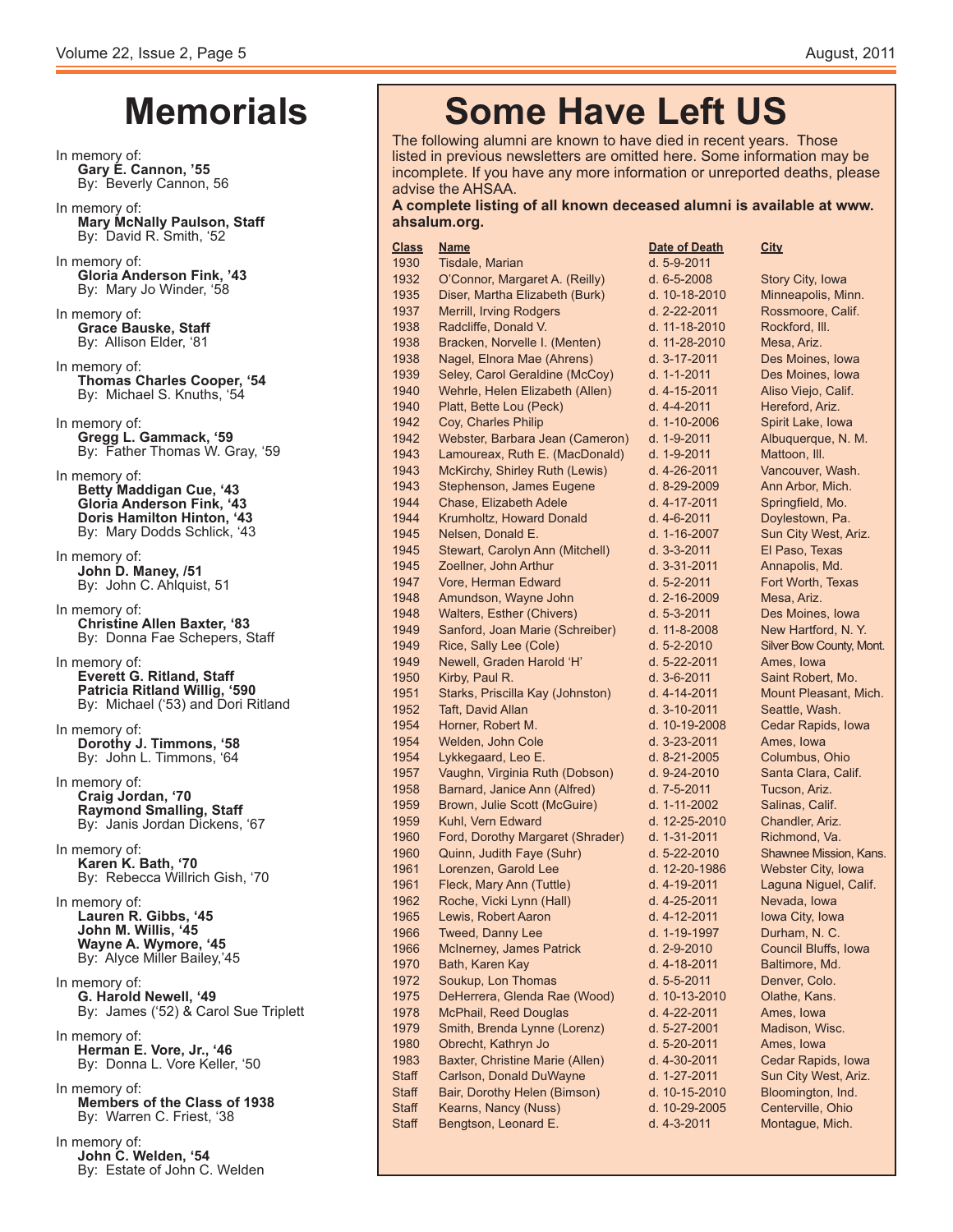### **Ames High Class of 1980 Reunion**

Our class held our  $30<sup>th</sup>$  reunion on June  $25 - 27$ . 2010 in Ames. Spiritwear, designed especially for our class, was sold online through Sigler/Innova of Ames before the reunion.

Friday night began with a casual gathering at DG's bar located above Corner Pocket on Main Street. Saturday morning options included a golf outing at Coldwater Golf Links and a chocolate tour in downtown Ames. The chocolate tour included stops at Temptations, Chocolaterie Stam and Cook's Emporium.

Saturday afternoon offered a chance to eat lunch in the new school cafeteria and tour the high school with Bill Ripp, former AHS vice principal, as our guide. Sandwiches came from Downtown Deli, owned by Claude Dellmann (AHS class of 1980). Several AHS alumni from other classes joined us for the tour. Also on Saturday afternoon, about 30 classmates went to the Prairie Moon Winery, located northeast of Ames, for a free vineyard tour and wine tasting session.

*Friday at DG's: Deb Waters Aratani, Karla Van Drie, Brian Stoll, Kim Gibbs, Julie Woodworth Shelton, Kevin Lowary, Leslie Fenimore Miller, Lori Cook Knutson*





*Vernard "Kerm" Harrington poses in the AHS lobby on Saturday with Bill Ripp, tour guide and former principal at Ames High.*

*Saturday Chocolate Tour - Matt Murray, Peter McCoy, Lynda Graham-Murray, Chris McConnell, Beth Bunker Schneckloth, Erik Schneckloth and Kathy Smithson (seated)*





*Brad Beeman and Vernard "Kerm" Harrington take a moment to rest on the rail in the lobby of Ames High during the Saturday afternoon tour.*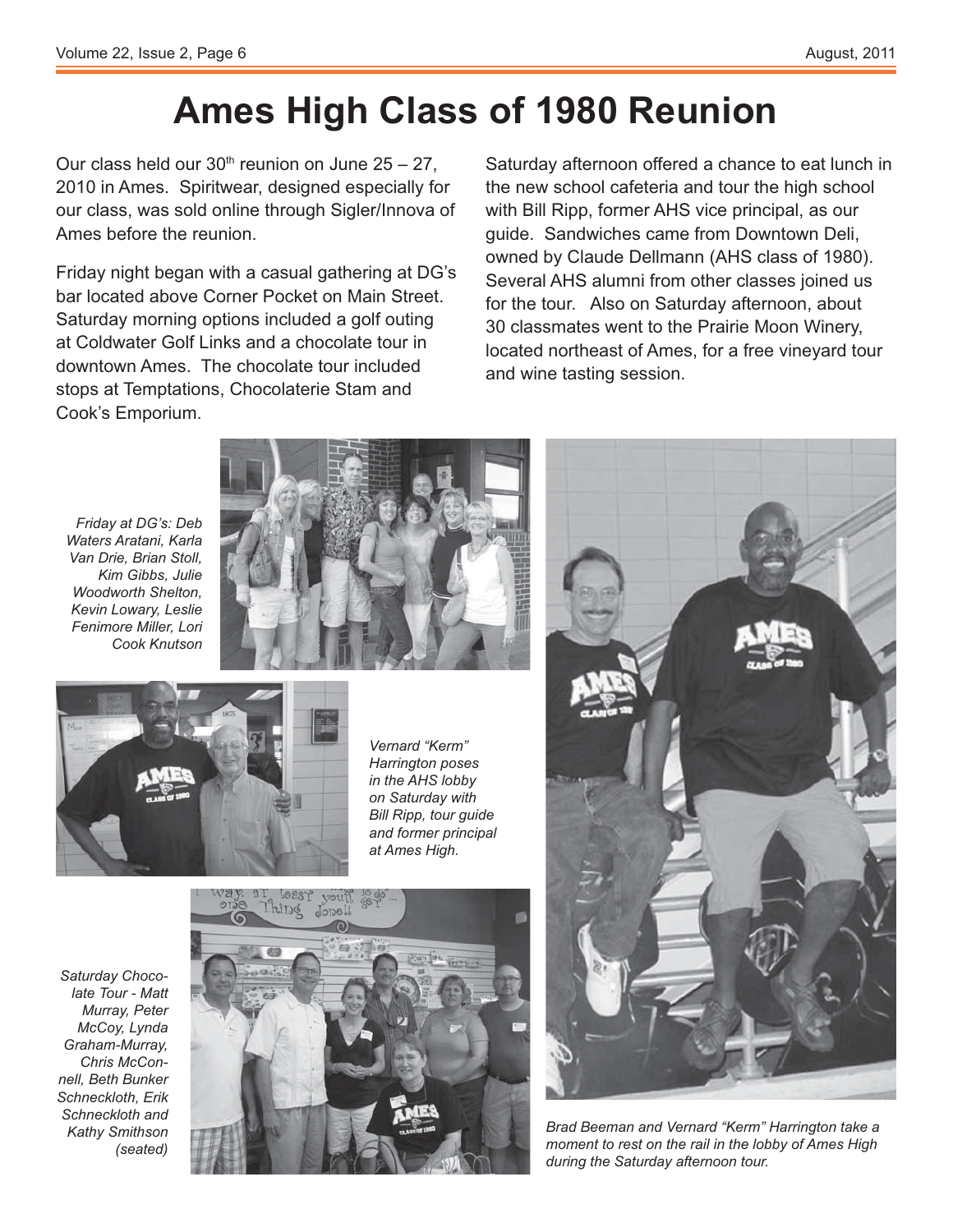### **1980 Reunion cont.**

Saturday evening was a buffet dinner at Scheman at Iowa State Center. There was plenty of mixing and mingling of old and new friends. A video was shown of "Now and Then" photos that classmates had submitted. Clay Gurganus provided an interactive program to share memories of Ames High. Awards were presented for a variety of categories, including oldest and youngest classmates. Kerm Harrington received a Speedy Gonzalez t-shirt for being the first classmate to register for the reunion and buy a class t-shirt.

Sunday noon offered an opportunity to bring your own picnic lunch to an Inis Grove park shelter to gather informally with friends before heading home.

To get in touch with classmates this year, we sent two postcards and we created a Facebook page. Most classmates reconnected by utilizing

Web Design Award - Linda Litchfield Griffen receives an award *for outstanding Web Design from Clay Gurganus at the Saturday Dinner at Scheman.*

our custom website, which we created using ClassCreator.com. We were impressed with the easy-to-use templates to design the website, reunion registrations and evaluation forms. Our website name is www.ameshigh1980.com. If you would like more information about our website, please contact Kathy Smithson Vannoy (515-233- 6545; foodXpert@aol.com) or Linda Litchfield Griffen (lgriffen80@msn.com).



Hello Dear Classmates, Enclosed are my dues for the next three years for the AHSAA newsletters. I always look forward to the next issue. A few years ago you printed a letter from my great nephew. I contacted him and was glad that he answered me. We have kept in touch for the past few years. Thank you for printing his letter. God's riches blessings to all of you who keep track of all the alumni.

#### **Marie Anfenson Fisher, '44**

Gentlemen, Here is my check for a one-year

### **We Get Letters...**

membership. You finally shamed me into it. As a matter of fact, Merle J. Arnold, class of '53, also shamed me into it. After all those years on active duty, I finally have time to read for pleasure. **Rodney E. Dodge, '53 Colonel U. S. Army (Ret.)**

#### Class of 1962,

The graduates of 1962 will celebrate their  $50<sup>th</sup>$  class reunion during the summer of 2012. Volunteers for the planning committee are needed. If you are interested in helping, please contact Bill Rosebrook at 515-222-1992.

Dear AHSAA, Please correct my "Lost" status. I'm very much alive, I will be 84 this year and I receive the newsletter. I enjoy



yearly cruises, bowling, work with Pearl Harbor Survivors, etc. etc. etc., and I talk to Lois Thomas, '45 frequently. (Editor's note: Sorry about that, Nancy! Thanks for the picture. It is, indeed, living proof!) **Nancy Fisher Votroubek Bush, '45**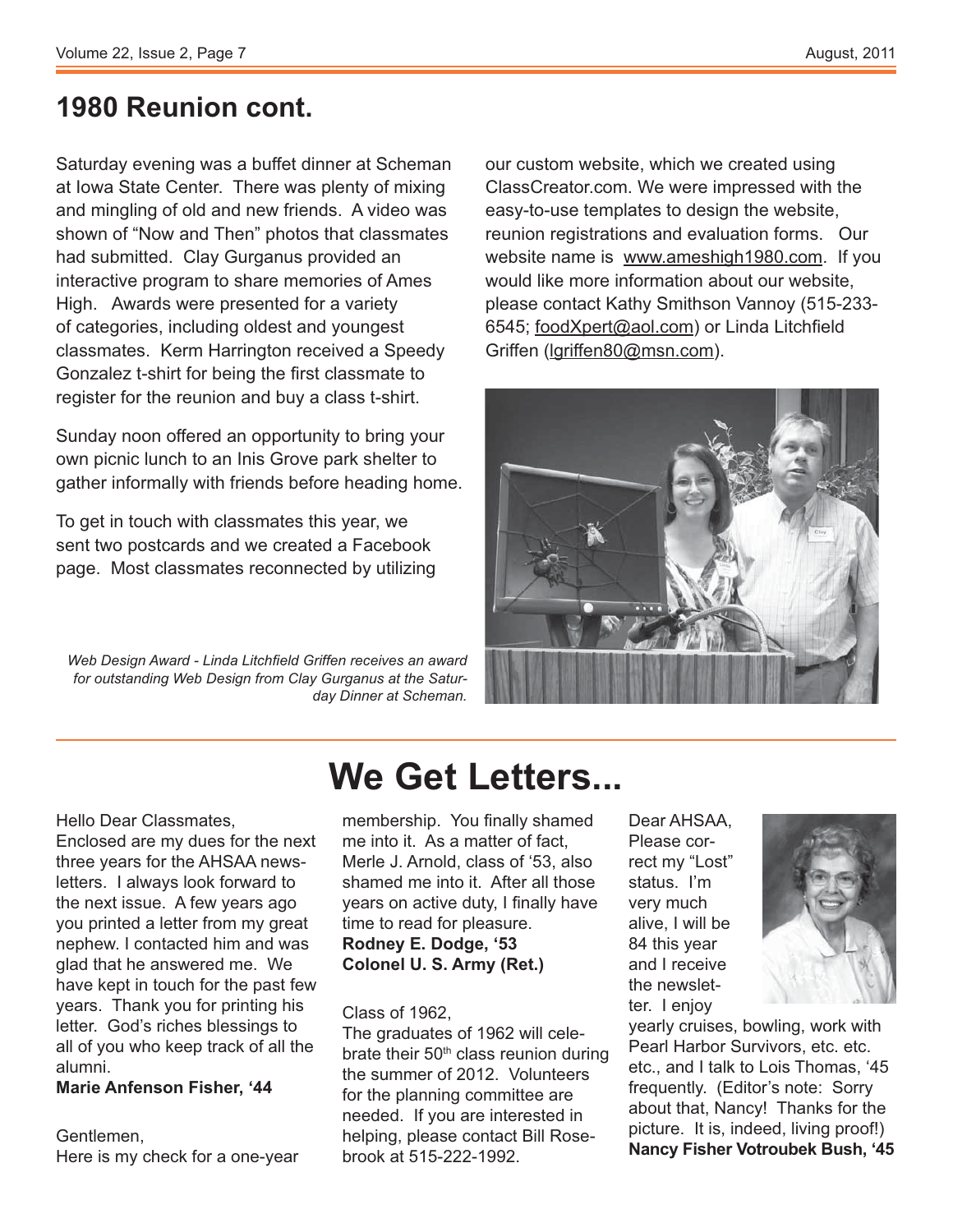# **Ames Education Foundation (AEF) News**



Ames [March 31, 2011] Ames Education Foundation today announced that Ann Arbuckle will join the Foundation as its new Executive Director. Ann brings career accomplishments in project management, technical sales, marketing, and non-profit fundraising. She holds an AA in Computer Science and a BA in

Communications, the latter from the University of Iowa. Ann and her husband Carl live in Ames along with their children who attend Ames Community Schools.

Stephen Ringlee, Ames Foundation Board Chair, noted "We are very pleased that a person of Ann's caliber will join the Foundation as its new leader. The Board has asked her to re-focus our efforts on more significant projects including planned giving and major initiatives to support Ames schools in a variety of curricular areas. Her efforts will assume greater importance given the ongoing limitations in State funding for local schools. If Ames is to remain a center of excellence among national K-12 schools, the Foundation will need to increase its fundraising efforts among our school supporters and friends. We have big visions and will partner with Ann and the staff to accomplish them. "

Ames Education Foundation is the non-profit fundraising affiliate of Ames Community Schools. The Foundation operates a variety of programs that do everything from purchasing school materials for low-income children to managing permanent endowments for long term financial support of schools.

For information on how to help the Foundation, contact us at 515- 268-6630.

### **Men from the Class of 1949**

In February of 2011, these six men from the AHS Class of 1949 reunited in the Phoenix, Arizona area. The Paulsons and Campbells are permanent residents. The rest are "snow birds." The group, with their spouses, enjoyed a Maid-Rite party at the Brown's condo, which brought back memories of the Maid-Rite on Main Street in Ames. Larry Kohler (WI), Dick Taylor (CA), Mert Dalton (MN) and Wayne Brown (Ames) challenged each other to a round of golf. Dick took the honors with Larry a close second. Bill LaGrange (Ames), also of the class of '49, and his wife, Laura, came to Arizona a month later.



*Picture, L-R:* **Back row:** Len Paulson, Ron Campbell, Dick Taylor, Wayne Brown **Front row:** Larry Thorpe, Mert Daulton

### **Fulbright Recipient**



Melissa Rose Heer, Ph.D. student in Art History, is one of forty-five students nationally to receive a Fulbright

Grant to India. For

**Melissa Heer**

her dissertation, she will look at the use of photographic reenactment across a group of contemporary Indian artists. Heer received a B.A. in Art History from St. Catherine University in 2004 and a M.A. in Art History from the University of Minnesota in 2008.

Melissa is a 2000 graduate of Ames High School. While in high school she was on the Human Relations Committee, the cross country track team, the Spirit Staff and she sang in the Concert Chorale. She was an All-State Speech winner and participated in a work trip to Appalachia.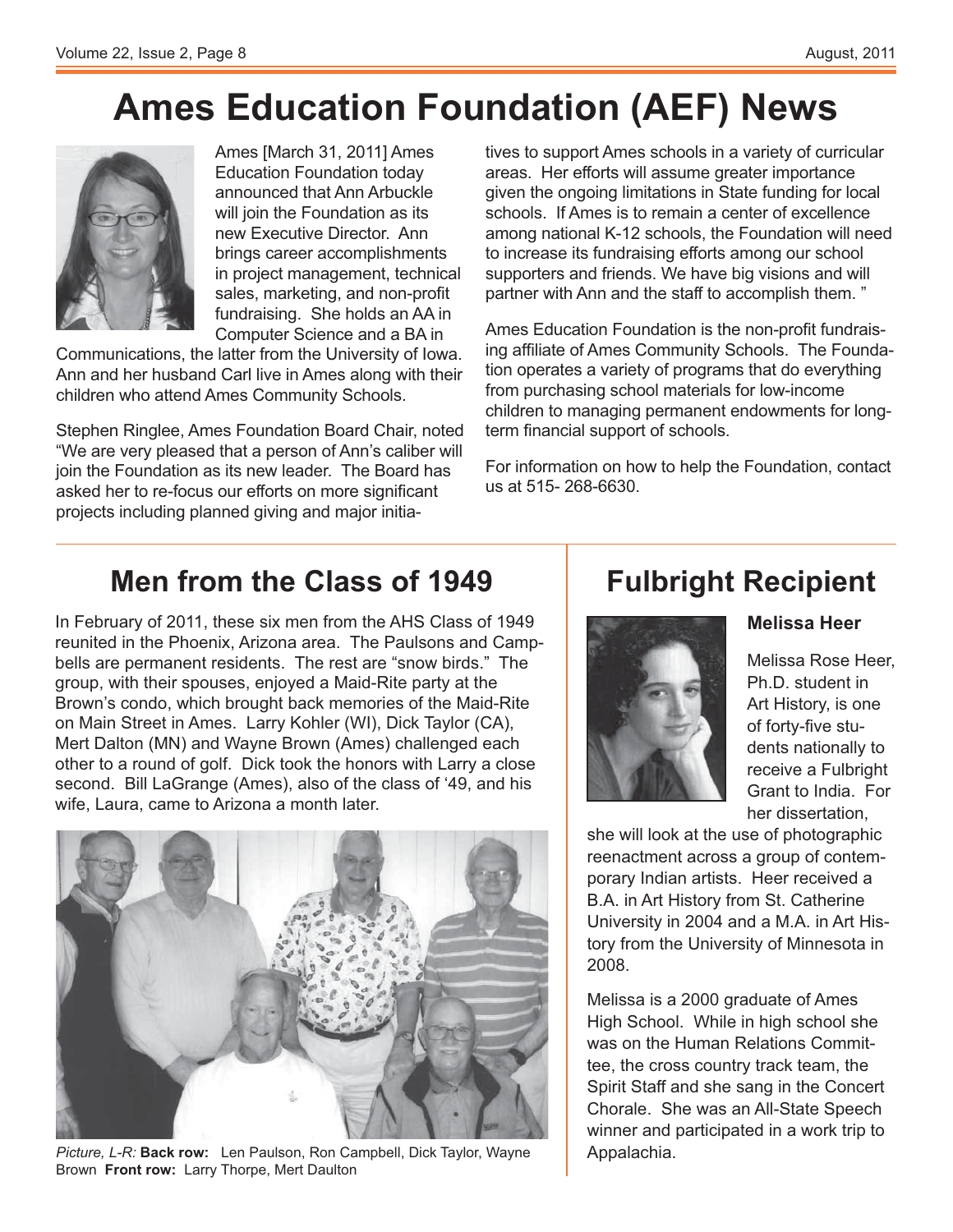Lost List - We have no address for the names listed on this page. If you have a current address or lead to finding them, Please let us know. Send all information to: Jack Smalling, 2308 Van Buren Avenue, Ames, Iowa 50010 or email jack@baseballaddresses.com Thank you.

1925 Allen, Lyle Ambrose<br>1928 Hearn, Pauline 1928 Hearn, Pauline<br>1928 Herrmann Ma 1928 Herrmann, Martha<br>1928 Hoxie Louise 1928 Hoxie, Louise 1928 Moore, Helen G. 1928 Morrison, Dale<br>1929 Baker Leone 1929 Baker, Leone<br>1929 Campbell, Ph 1929 Campbell, Phyllis 1929 Gehringer, Dorothy<br>1929 Haigler, Edna 1929 Haigler, Edna<br>1929 Jensen Enhra 1929 Jensen, Ephram 1929 Miller, Sam 1929 Smith, Dorothy<br>1929 Thomas, Flsie 1929 Thomas, Elsie<br>1929 Treon, Flya 1929 Treon, Elva<br>1930 Carnenter C 1930 Carpenter, Carol<br>1930 Medonald Thom 1930 Mcdonald, Thomas<br>1931 Heuerman Mildred 1931 Heuerman, Mildred 1931 Lenhart, Harriet R. 1931 McKinley, Earl<br>1931 Rutherford, Be 1931 Rutherford, Bernice Alma<br>1932 Buckles, Harriet Louise 1932 Buckles, Harriet Louise<br>1932 Buckles, Harriet Louise<br>1932 Creighton, Ruth Creighton, Ruth<br>1932 – Creighton, Ruth<br>1932 – Homan, Marjorie 1932 Homan, Marjorie F.<br>1932 Howard, Dorothy N. 1932 Howard, Dorothy M.<br>1932 Mills, Alice Pattee 1932 Mills, Alice Patte<br>1933 Deal Loretta W 1932 Iwillis, Allice Fatte<br>1933 Deal, Loretta W.<br>1933 Dixon, H. Mayna 1933 Dixon, H. Maynard<br>1933 Engetrom Dorothy 1933 Engstrom, Dorothy Maxine<br>1933 Griffith, John Martien  $\frac{1}{193}$ 1933 Hunt, Esther I.<br>1933 Poulos, Louis T. 1933 Poulos, Louis T. 1934 Agard, Esther E. 1934 Armstrong, Elsie Fronsdahl 1934 Conn, Delorus 1934 Cowan, Loretta M.<br>1934 Gill. Irene B. 1934 Gill, Irene B.<br>1934 McVey, Max 1934 – Gill, Irene D.<br>1934 – McVey, Maxine Amelia<br>1934 – Parks, Kathryn Alice 1934 Parks, Kathryn Alice<br>1934 - Peel Kathryn Jane 1934 Peel, Kathryn Jane 1934 Viggers, Virginia Frances 1935 Anderson, Lawrence Rasmus<br>1935 Davis, Joyce W. 1935 Davis, Joyce W.<br>1935 Smith, Betty R. 1935 Smith, Betty R<br>1936 Kingkade, Berr 1936 Kingkade, Bernardine D.<br>1936 Kingkade, Bernardine D.<br>1936 Shedd, Robert K. 1936 Shedd, Robert K.<br>1937 Peterson, Wilma 1937 Peterson, Wilma Esther<br>1937 Umble, Ruth Irene 1937 Umble, Ruth Irene 1937 Wildman, Josephine Grace<br>1938 Burkhardt, Bertha M. 1938 Burkhardt, Bertha M.<br>1938 Cronan Geraldine R 1938 Cronan, Geraldine R.<br>1938 Kester, Alfred Dwight 1938 Kester, Alfred Dwight 1938 Lanning, Mary Jane<br>1938 Newby, Emmett 1938 Newby, Emmett<br>1938 Wooslev, Doroth 1938 Woosley, Dorothy 1939 Bland, Celia Mae 1939 Browne, Josephine May<br>1939 Haves, Patricia Lea 1939 Hayes, Patricia Lea<br>1939 Klos, Catherine May 1939 Klos, Catherine May 1939 Reeves, Patricia Mae 1939 Sussman, Betty<br>1940 Cole Dorothy Au 1940 Cole, Dorothy Anne 1940 Hensler, Norma Jeanne 1940 Hubbard, Marjorie R<br>1940 King, Mary Elsie 1940 King, Mary Elsie<br>1940 Knight, Jeanne I 1940 Knight, Jeanne L. 1940 Turner, Janet Louise 1940 Wheeler, Eloise Lorraine<br>1941 Benton, Jean 1941 Benton, Jean<br>1941 Burdick, Doro<br>1941 Burk, Marion Burdick, Dorothy Irene 1941 Burk, Marion<br>1941 Combs. Mary 1941 Combs, Mary Jean<br>1941 Cook Dorothy Mae 1941 Cook, Dorothy Mae 1941 Keigley, Ethel Lucille 1941 Cook, Doloury M<br>1941 Keigley, Ethel Lu<br>1941 Remley, Joan Eli 1941 Remley, Joan Elizabeth<br>1941 - Wetter Ruth Frances 1941 Wetter, Ruth Frances<br>1943 Hanline, Avice M. 1943 Hanline, Avice M<br>1943 Price, Betty Jane 1943 Price, Betty Jane<br>1943 Williams, Betty Je 1943 Williams, Betty Jean<br>1944 Edwards, Barbara A 1944 Edwards, Barbara Ann<br>1944 Morris, James Frank 1944 Morris, James Frank<br>1945 Beam, Ruth Elizabet 1945 Beam, Ruth Elizabeth<br>1945 - Jefferson Gordon 1945 Jefferson, Gordon<br>1945 Penna, Betty Jo 1945 **Penna, Betty Jo<br>1945 Schneider, Willia** 1945 Schneider, William H.<br>1945 Thurmond, Frances ( 1945 Thurmond, Frances Olive<br>1948 Altemeier Mary Louise 1948 Altemeier, Mary Louise 1948 Cole, Lois Evelyn 1948 Giese, Mary Joan<br>1948 Lawrence, Robert 1948 Lawrence, Robert W.<br>1948 Schaefer. Vernon Her 1948 Schaefer, Vernon Herbert<br>1949 Carpenter, Norma Jean 1949 Carpenter, Norma Jean<br>1949 Croslev, Jacquelyn Kav 1949 Crosley, Jacquelyn Kay<br>1949 – Rahamer Doris Loriene 1949 Rahamer, Doris Lorie<br>1950 Carpenter, Betty Jo 1950 Carpenter, Betty Jo 1950 Sowers, Joseph McCall<br>1950 Todd, Joan Zula 1950 Todd, Joan Zula<br>1950 Tripp, Richard B 1950 Tripp, Richard Buel 1951 Nadorff, Rita Mary 1951 Vincent, Helen<br>1952 Jager, Anne Ja 1952 Jager, Anne Jacob Renee<br>1952 Peterson, Thomas Richar 1952 Peterson, Thomas Richard 1952 White, Francis Edward 1953 Davis, Gordon L.<br>1953 Gibson, Patricia 1953 Gibson, Patricia E.<br>1953 Kjerland, Norman 1953 Kjerland, Norman Eric 1953 Peterson, Kenneth E.<br>1954 Sucher, Marilyn Jane 1954 Sucher, Marilyn Jane<br>1954 - White Paul Alexande White, Paul Alexander Hernandez, Wagner

1956 Mack, Cherrill Ann<br>1957 King, Ronald Earl 1957 King, Ronald Earl<br>1957 Rhodes, Frank G 1957 Rhodes, Frank G.<br>1958 Howard Judy er<br>1958 Howard, Judy<br>1958 Mason, Barba 1958 Mason, Barbara<br>1958 Melampy, Kathle 1958 Melampy, Kathleen<br>1959 Poole Carey E Poole, Carey E. Peed, Mary Su 1960 Vandecar, Elizabeth Jane<br>1960 Wheelock, Karen Lee 1960 Wheelock, Karen Lee<br>1961 Anderson James Ereu 1961 Anderson, James Frederick 1961 Marsh, Theodore Donald 1961 Ray, Robert Luther<br>1961 Wright, Sharon Kay 1961 Wright, Sharon Kay<br>1962 Abrams Maria Del 1962 Abrams, Maria Del Pilar (Castro) 1962 Dawson, Sally Jo 1962 Eltawil, Zeinab Z.<br>1962 Goldsbury Sarah 1962 Goldsbury, Sarah E. 1962 Link, Sandra Sue 1962 Pirtle, Dianna May<br>1963 Bonanate, Giovan 1963 Bonanate, Giovanni<br>1963 Crain Jean Flizabe 1963 Crain, Jean Elizabeth 1963 Gray, Carolyn S. 1963 Milliken, William Edward<br>1963 Peterson, Stephen John 1963 Peterson, Stephen John<br>1963 Speer, Anna M. 1963 Speer, Anna M. 1964 Conner, Rose Marie 1964 Erickson, Judith Ann<br>1964 Good Marlene Kay 1964 Good, Marlene Kay<br>1964 Hall, Garv Alan Hall, Gary Alan 1964 Johnson, La Dawn<br>1964 Keisler. Ann Miller 1964 Keisler, Ann Miller<br>1964 - Larson, Paulette I 1964 Larson, Paulette Larue 1964 Reitz, Betty Ann 1964 Williams, Jacqueline Sue 1964 Wright, James George<br>1965 Bennett, Danny Eugen 1965 Bennett, Danny Eugene 1965 Bristol, Susan Ellen 1965 Cafferty, Phillip J. 1965 Cott, Shirley Stickler 1965 Davis, Dennis Milo 1965 Horn, Judith A.<br>1965 Lanczos, Les 1965 Lanczos, Les<br>1965 Larson Karen 1965 Larson, Karen Ann 1965 Lewis, Robert A. 1965 Olson, Deanna Marie<br>1965 Owings, Gerald E. 1965 Owings, Gerald E. 1965 Patterson, Annie Laurie 1965 Seastrand, Ronald Arthur 1965 Strickland, Michael J.<br>1965 Wilson, Robert Farl 1965 Wilson, Robert Earl<br>1965 Wynne, Patricia Anr Wynne, Patricia Ann 1966 Brown, James Russel<br>1966 Davis, Charles Craig 1966 Davis, Charles Craig<br>1966 Erickson Mary Ellen 1966 Erickson, Mary Eller<br>1966 Frame, Joyce A. 1966 Frame, Joyce A.<br>1966 Fuller, Bertha B. 1966 Fuller, Bertha B.<br>1966 Henderson, Jen 1966 Henderson, Jennifer Kay<br>1966 - Johnson Donna Marie 1966 Johnson, Donna Marie<br>1966 Lasche, Susan Marie 1966 Lasche, Susan Marie<br>1966 Myers, Claudia Marie 1966 Myers, Claudia Marie<br>1966 – Oates Thomas Rich 1966 Oates, Thomas Richard<br>1966 Smith, Rebecca Ann Smith, Rebecca Ann 1966 Stalstrom, Marja Lisa<br>1967 Fisher, William Rav 1967 Fisher, William Ray<br>1967 Gibbs Laura Lee 1967 Gibbs, Laura Lee 1967 Hunziker, Steven Ray<br>1967 Hunziker, Steven Ray<br>1967 Johnson, Linda Diann 1967 Johnson, Linda Dianne<br>1967 Pace, Steven Donald 1967 Pace, Steven Donald 1967 Palmer, Robert Eugene 1967 Reinhart, Carol Louise 1967 Rose, Dixie Lee<br>1967 Smith Karen An 1967 Smith, Karen Ann<br>1968 Benbow, Mary St 1968 Benbow, Mary Susan 1968 Bockhop, Barbara Lucille 1968 Carbrey, Anna Marie<br>1968 Connor Ann Louise Connor, Ann Louise 1968 Evans, Particulator<br>1968 Evans, Barbara Jean<br>1968 Garland, Charles De 1968 Garland, Charles Dennis<br>1968 Harris, Michael Pavson 1968 Harris, Michael Payson<br>1968 - Hickman Kathryn Anne 1968 Hickman, Kathryn Anne 1968 Hickman, Marsha Lyn 1968 Howe, Viola Mary<br>1968 - Jetmund Douglas 1968 Jetmund, Douglas Ray 1968 Johnson, Richard Douglas 1968 Lee, Donetta Jean<br>1968 Miller, Paul Hesse 1968 Miller, Paul Hesse<br>1968 Schmidt Charlotte 1968 Schmidt, Charlotte 1968 Shearer, Jan Eileen 1968 Wickham, Linda Sue<br>1969 Anderson, Stephen I 1969 Anderson, Stephen Ray<br>1969 - Burns, Rita Ann 1969 Burns, Rita Ann 1969 Cantonwine, Toni Ellen 1969 Coon, Katherine Louise<br>1969 Eagen, Barbara Lynn 1969 Fagen, Barbara Lynn<br>1969 Fritz, Barbara Lisa 1969 Fritz, Barbara Lisa 1969 Haldeman, Janis Kay<br>1969 Holdren, Susan Jane 1969 Holdren, Susan Jane<br>1969 Kok Marianne 1969 Kok, Marianne 1969 Lee, Susan Irene 1969 Moyer, Susan Marie<br>1969 Myers, Dale Durano 1969 Myers, Dale Durand<br>1969 – Peterson, Susan Ela 1969 Peterson, Susan Elaine 1969 Pier, Edwin Clark 1969 Ridenhour, Gloria Jean<br>1969 Shorten Cynthia Rene 1969 Shorten, Cynthia Renee<br>1969 Strand, Jeannette Kay Strand, Jeannette Kay 1969 Zehngraff, Pia<br>1970 Aulin, Eva Chri 1970 Aulin, Eva Christina<br>1970 Riedsoe Donald Th 1970 Bledsoe, Donald Thomas<br>1970 Bonnefil, Francoise 1970

1970 Buchman, Cherie June<br>1970 Christianson, Donald E 1970 Christianson, Donald Eugene<br>1970 Emdia, Valerie A. 1970 Emdia, Valerie A.<br>1970 Elores, Nancy Le 1970 Flores, Nancy Lee<br>1970 Flores, Nancy Lee<br>1970 Gomez, Patricia B 1970 Gomez, Patricia Bedrag<br>1970 Hird. Marilyn Virgin 1970 Hird, Marilyn Virginia<br>1970 - Johnson Cathleen B 1970 Johnson, Cathleen Beth<br>1970 Johnson, Paul Endren Johnson, Paul Endrer 1970 Marjanovich, Mashenka Stevan<br>1970 Moore, John Thomas 1970 Moore, John Thomas<br>1970 Pearson David Leroy 1970 Pearson, David Leroy 1970 Schmidt, Christian 1970 Sydnes, Danny Ray<br>1970 Zurheide, Ruth 1970 Zurheide, Ruth<br>1971 Clendaniel Ma 1971 Clendaniel, Mary Gordon<br>1971 Cooper, Paul Richard 1971 Cooper, Paul Richard<br>1971 Dahl, Christine Elizabe 1971 Dahl, Christine Elizabeth<br>1971 Davis Rodney Kirk er<br>1971 Davis, Rodney Kirk<br>1971 Decampos, Regina M Decampos, Regina Marcia Antunes 1971 Facto, Nicolette Marie<br>1971 Flores, Frank August 1971 Flores, Frank August<br>1971 George Peggy Ann 1971 George, Peggy Ann 1971 Gray, John Robert 1971 Hale, Teresa Ann<br>1971 Hart, Debra Jean 1971 Hart, Debra Jean<br>1971 Henderson Jami 1971 Henderson, Jamie Lee<br>1971 Kev. Charles Leonard 1971 Key, Charles Leonard<br>1971 Miller, Gary Alan 1971 Miller, Gary Alan<br>1971 Moldenhauer Pa 1971 Moldenhauer, Pamela Marie 1971 Moreau, Alain 1972 Barnett, Lowell Leroy 1972 Blackburn, Carol Ann<br>1972 Chirananda Suthinus 1972 Chirapanda, Suthiruck 1972 Clark, Donald James 1972 Crow, Rhonda Faye<br>1972 Davis, Kent Rav 1972 Davis, Kent Ray<br>1972 Eklund Lena 1972 Eklund, Lena 1972 Eugene, George S. 1972 Good, Cindy Lou<br>1972 Hardy Timothy Le 1972 Hardy, Timothy Lee 1972 Iten, Ruth 1972 Ito, Norma Tiemi<br>1972 Jackson, Nichola 1972 Jackson, Nicholas William<br>1972 Jones Janis Darlene 1972 Jones, Janis Darlene 1972 Kilberg, Debra Ann 1972 Kindermann, Deborah Jeanne<br>1972 Linzenbold, Evallona 1972 Linzenbold, Evallona<br>1972 McMahon Robert Br 1972 McMahon, Robert Bryan 1972 Nickel, David Allen 1972 Panos, Maria<br>1972 Pedersen Ju 1972 Pedersen, Judy<br>1972 Rhoads, Mary H 1972 Rhoads, Mary Kathryn 1972 Straker, Shirley Lynn<br>1972 Young, John Read 1972 Young, John Read 1973 Barnard, Mary Ilene 1973 Brown, Robert Merrill 1973 Christensen, Karen Lee<br>1973 Clark, Dianne Kelle 1973 Clark, Dianne Kelle<br>1973 Davis Donald Eldo 1973 Davis, Donald Eldon 1973 Davis, Ronald Dale 1973 Ebel, Sandra Susanne<br>1973 Hemingson, Michael J 1973 Hemingson, Michael James 1973 Kelton, Patricia Elena 1973 Kinney, James Harvey<br>1973 Kline, Terryl Lynn 1973 Kline, Terryl Lynn<br>1973 Martin Rickey De 1973 Martin, Rickey Dean 1973 Peterson, Susan Kay 1973 Shearer, Cynthia Dee<br>1973 Silverthorn, Darrell Wesler 1973 Silverthorn, Darrell Wesley 1973 Skripsky, Peggy,Ann Tveit 1973 Stone, Beth Ann 1973 Thomas, Debra Marie<br>1973 Thomas, Donna Mae 1973 Thomas, Donna Mae<br>1973 Warg, Bruce Alan 1973 Warg, Bruce Alan 1973 Wechsler, Robert Arthur 1973 Winburn, Bruce Dieckman<br>1974 – Acuff, Hovt 1974 Acuff, Hoyt 1974 Brown, Diane Lynette 1974 Brunsen, Linda Ellen<br>1974 Clendaniel, Cynthia / 1974 Clendaniel, Cynthia Ann<br>1974 Cov. Julia Ann 1974 Coy, Julia Ann<br>1974 Doak, Sara A 1974 Doak, Sara Ann<br>1974 Edwards, Anne 1974 Edwards, Anne Jeanne<br>1974 Gilmore, Lynette Fave 1974 Gilmore, Lynette Faye 1974 Gourley, Gregg Elry 1974 Moore, Michael Edgar<br>1974 Neptune, Jacqueline 1974 Neptune, Jacqueline Francoise<br>1974 Panagides, Louisa Dafnis 1974 Panagides, Louisa Dafnis 1974 Perrin, Michael Kent 1974 Roberts, Jennifer Lynn<br>1974 Sherod, Diane Kay 1974 Sherod, Diane Kay<br>1974 Vansice, Roseman 1974 Vansice, Rose<br>1974 Vinograde, Ali 1974 Vinograde, Alice<br>1974 Winburn, Cydne 1974 Winburn, Cydne Marie<br>1975 Bell, Keith Harold 1975 Bell, Keith Harold<br>1975 Elwood, Andrew K ood, Andrew Karl 1975 Hall, Jadie J.<br>1975 Lepage, Diar 1975 Lepage, Diana Blanche Francoise 1975 Morris, Hilde 1975 Nichols, William Edward 1976 Baena, Marly C. Da Silveira<br>1976 Deming, Lois Tomine 1976 Deming, Lois Tomine<br>1976 Ghobadi, Fahimeh 1976 Ghobadi, Fahimeh 1976 Minaei, Mohammad Reza 1976 Nilsson, PerIngemar<br>1976 Sheikholeslami, Fari 1976 Sheikholeslami, Fariba<br>1977 Ahmadi, Parvin 1977 Ahmadi, Parvin 1977 Eshaghzadeh, Alborz<br>1977 Eshaghzadeh, Roya 1977 Eshaghzadeh, Roya<br>1977 Mostaieran, Fatomet 1977 Mostajeran, Fatomeh 1977 Ochoa, Maria Lucia

1977 Olsen, Scott Allar<br>1977 Runge, Sheryl Ly 1977 Runge, Sheryl Lynn<br>1977 Yamin, Simin 1977 Yamin, Simin<br>1977 Yungclas, Ke 1977 Yungclas, Kevin Joe<br>1978 Bushman, Donna J. 1978 Bushman, Donna J.<br>1978 Bushman, Donna J. Porheidar, Fatomeh 1978<br>1978 Rafieha, Ali-Reza 1978 Rasolkhani, Mahwash 1978 Strand, Thomas R. 1978 Zojaji, Shahrokh<br>1979 Anderson, Dale I<br>1979 Germain, Robert 1979 Anderson, Dale Roger Jr. 1979 Germain, Robert Eugene 1979 Hariri, Zainab Salem<br>1979 Kingery, Laura Mae 1979 Kingery, Laura Mae 1979 Mahdavi, Muhammad Ali 1979 Messines, Anne<br>1979 Monibi, Rana 1979 Monibi, Rana<br>1979 Naveri Marya 1979 Nayeri, Maryam Fatemi 1979 Pruismann, Amy L. 1979 Roberts, Mark Allen 1979 Sasso, Mohammed Sami<br>1979 Shojaeddini, Ahmad 1979 Shojaeddini, Ahmad 1979 Tabesh, Ali Reza 1980 Al-Mansour, Khaled Sulaiman 1980 Borazjani, Amir<br>1980 Carlson, Cynthi<br>1980 Jackson, Charle 1980 Carlson, Cynthia Carol 1980 Jackson, Charles Stewart 1980 Mirzamostafa, Seyed-Naser<br>1980 Monemi, Shahriar 1980 Monemi, Shahriar<br>1980 Pourabbas, Farib Pourabbas, Fariborz 1980 Razmpour, Bahman 1980 Sohrabian, Fereidoor<br>1980 Troxel, Janice Ann<br>1981 Huynh, Hue 1980 Troxel, Janice Ann 1981 Huynh, Hue 1981 Huynh, Phat 1981 Kifel, Nasser Abdallah<br>1981 Stieglbauer, Mark Dor<br>1982 Baker, Brian Rex 1981 Stieglbauer, Mark Donald 1982 Baker, Brian Rex 1982 Ocadiz-Garcia, Elisa<br>1982 Ocadiz-Garcia, Silvia<br>1982 Thurman, Brian R.<br>1982 Twombley, Lisa Anne Ocadiz-Garcia, Silvia 1982 Thurman, Brian R. Twombley, Lisa Anne 1982 Wilson, Mark D.<br>1983 Cummings, Kevi 1983 Cummings, Kevin L. 1983 Davis, Jeffrey Alan 1983 Dhanani, Aurangzeb A. 1983 Hoang, Vui Thi Thu<br>1983 Morales, Carolina U<br>1983 Ro, John Douglas 1983 Morales, Carolina Urioste 1983 Ro, John Douglas 1983 Shafer, Jay Paul<br>1984 Dhanani, Azam 1984 Dhanani, Azam<br>1984 Grimm, Randy<br>1984 Nevins, Jennife 1984 Grimm, Randy James Nevins, Jennifer Christine 1984 Nguyen, Loan Thi-Kim 1984 Schulz, Donn Renaye 1984 Schulz, Donn R<br>1984 Taylor, Jennifer 1984 Wilson, Samantha Jean 1985 Ewing, Ingrid Leigh<br>1985 Meas, Kim Sang 1985 Meas, Kim Sang 1985 Stout, Kenneth Darrel 1985 Trebes, Anja<br>1985 Zakeri, Golbo<br>1986 Andersin, Lan<br>1986 Conley, David 1985 Zakeri, Golbon 1986 Andersin, Lars Georg Conley, David 1986 Hanson, Peter Daniel<br>1986 Havlin, Jeffry Lynn Jr. 1986 Havlin, Jeffry Lynn Jr. 1986 Jones, Melissa Ann 1986 Sinatra, Marc Anthony 1986 Yates, Karen Margaret<br>1986 Yates, Mark Lawrence<br>1987 Taher, Zafer Saef 1989, March Ha<br>Yates, Mark Law 1987 Takes, Mark Eawn<br>1987 Taher, Zafer Saef<br>1988 Abdulrahim, Nurkl 1988 Abdulrahim, Nurkhalishah<br>1988 Hollings Kristin Anne 1988 Hollings, Kristin Anne 1988 Mitchell, Wesley Ted 1988 Yom, Toeum 1989 Baldus, David Lee<br>1989 Bryan, Stephanie<br>1989 Cable, Matthew Ja 1989 Bryan, Stephanie Michelle 1989 Cable, Matthew James 1989 Chung, Dong Hee<br>1989 Cummings, Kristin 1989 Cummings, Kristine Ann 1989 Lee, Shawn Min 1989 Mcdonald, Melissa Marie 1989 Truong, Minh Lap<br>1990 Cervantes, Gabrie<br>1990 Lee, Ty Van<br>1991 Cervantes, Alejan 1990 Cervantes, Gabriela **Lee, Ty Van** 1991 — ⊖oo, iy vari<br>1991 — Cervantes, Alejandro Leyva<br>1991 — Cervantes, Martha 1991 Cervantes, Martha<br>1991 Hill, Matthew J.<br>1991 Magat, Giselle Anto 1991 Hill, Matthew J. 1991 Magat, Giselle Antoinette 1991 Mardi, Dewantoro<br>1992 Barandiaran, Migu 1992 Barandiaran, Miguel Angel<br>1992 Chu, Jenny<br>1992 Galindo, Monica P. 1992 Chu, Jenny 1992 Galindo, Monica P. 1992 Hammer, Amy Jean<br>1992 Hoekema Fric Matt 1992 Hoekema, Eric Matthijs 1992 Massey, Sherri Lynn 1992 Puspitasari, Nyoman Anie 1992 Schwartz, Robyn Leslie<br>1992 Wilson, Maurice E.<br>1993 Barandiaran, Luis Ferna 1992 Wilson, Maurice E. 1993 Barandiaran, Luis Fernando 1993 Ivekovic, Hrvoje<br>1993 Johnson, Richan 1993 Johnson, Richard Lee<br>1993 Lang, Sherry Michelle 1993 Lang, Sherry Michelle 1993 Lloyd, Nicholaus Jacob 1993 Mohler, Mary Ann<br>1993 Siwatu-Whittingtor<br>1993 White, Jamison Ry<br>1994 Beaman, Heather 1993 Siwatu-Whittington, Ashia 1993 White, Jamison Ryan 1994 Beaman, Heather Leigh<br>1994 Speth, Brett Christopher 1994 Speth, Brett Christopher<br>1995 Adair, Nathan F. 1995 Adair, Nathan E. 1996, Asmaa Mohmed-Mahdy 1995 El-Dars, Sherine Ezz-El-Dine<br>1995 Vongsaly, Vanndy 1995 Vongsaly, Vanndy<br>1995 Xi, Qian 1995 Xi, Qian 1996 Brown, Richard Bruce 1996 Chu, Vu-Te 1996 Flores, Ana Catalina<br>1996 Grimm Sasha Diane 1996 Grimm, Sasha Diane 1996 Hassel, Frank 1996 Hyun, Soung Hee<br>1996 Li. Xue 1996 Li, Xue<br>1996 Rodgers, Jeffrev Briar 1996 Rodgers, Jeffrey Brian 1996 Su, Chi-Chen Jane 1997 Cardenas, Sharim Andriana<br>1997 Hopper, Trevor Gene 1997 Hopper, Trevor Gene<br>1997 Hopes Marc Anthony 1997 Jones, Marc Anthon<br>1997 Knapp, Toby Michae 1997 Knapp, Toby Michael Ogram<br>1997 Mandic, Stiepan 1997 Mandic, Stjepan<br>1997 Milayec Catherin 1997 Milavec, Catherine M<br>1997 Mosesova, Irina A. Mosesova, Irina A. 1997<br>1997 Mosesova, Sofia Alexandri 1997 Nedopil, Christoph Bernhard<br>1997 Pitts Nola Jean 1997 Pitts, Nola Jean 1997 Schroeder, Jonathan Matthew 1997 Schutt, Jennifer Jean<br>1997 Scott, Bridgette Marie 1997 Scott, Bridgette Marie<br>1998 Aaron, Kinzell L. 1998 Aaron, Kinzell L. 1998 Bald, Kerrie Irene 1998 Chu, Yu-Hsuan<br>1998 Dennis Cara C 1998 Dennis, Cara Cristine<br>1998 El-Khariby, Howaida El-Khariby, Howaida Sami 1998 Farooq, Umer<br>1998 Ghaffarzadeh 1998 Ghaffarzadeh, Roozbeh<br>1998 Meier, Michael Frank<br>1998 Milburn, Wendy Meier, Michael Frank 1998 Milburn, Wendy<br>1998 Roeske, Jeffrey 1998 Roeske, Jeffrey Wilson<br>1998 Sexton, Timothy Vince 1998 Sexton, Timothy Vincent<br>1998 Terrones Derek R 1998 Terrones, Derek R. 1998 Thevathath, Phornsack 1998 Thornton, Bryan Asher<br>1998 Ulribe Marquez Carlos 1998 Uribe, Marquez Carlos Alberto<br>1999 Andrade, Cardenas Luis Alexi 1999 Andrade, Cardenas Luis Alexis 1999 Carlson, Adam Michael 1999 Grieshop, Caithlin Marie<br>1999 Lee Kiwhoon 1999 Lee, Kiwhoon 1999 Wilson, Robert Anthony 2000 Coleman, Peterline Georgiana<br>2000 Collazo, George Jessiev 2000 Collazo, George Jessiey<br>2000 Harbunova Yauheniya \ 2000 Harbunova, Yauheniya Valerie 2000 Harun, Siti Binti 2000 Malooly, Anthony Wilke<br>2000 Pietrangeli Merchau Ma 2000 Pietrangeli, Merchau Maria Valentina 2000 Spence, Leiha Marie 2000 Yau, Szu-Mun 2001 Airhart, Michael Allan<br>2001 - Bennett Angela Bang 2001 Bennett, Angela Bang Keul 2001 Brown, Christopher Earl 2001 Cavanaugh, Elizabeth Victoria<br>2001 Chilongo, Bizenge 2001 Chilongo, Bizenge<br>2001 Grady Travis Dear 2001 Grady, Travis Dean 2001 Harun, Mohd Rizal Bin 2001 Holmes, Christina Marie<br>2001 - Jensen Karina Rose ender Jensen, Karina Rosen<br>2001 - Lepon, Les Paul Lepon, Les Pa 2001 Mercer, Shanna Kaye 2001 Nunez, Andres Felipe<br>2001 Reger Julie Renae 2001 Reger, Julie Renae 2001 Taylor, Lorenzo Tirelle 2001 Torres, Boris Martin<br>2001 Yau, Sze-Mav 2001 Yau, Sze-May<br>2002 Almer Jonatha 2002 Almer, Jonathan Vincent 2002 Anderson, Michael Alan 2002 Box, Tara Jo<br>2002 Evangelou P 2002 Evangelou, Peter 2002 Harris, Alissa Nichole 2002 Hassan, Muhammad Taemoor 2002 Jackson, Sherrilyn Laurette<br>2002 Lee Jessica 2002 Lee, Jessica 2002 Miller, Nicholas Richard 2002 Myers, Krystal D.<br>2002 Roberts, Jeffrey A 2002 Roberts, Jeffrey Antonio<br>2002 Yorgensen Ashley M 2002 Yorgensen, Ashley M. 2003 Collier, Timothy Thaddeus 2003 Danks, Craig Stewart<br>2003 Diggs Evelyn M 2003 Diggs, Evelyn M. 2003 Harden, Lakreshia Denice 2003 Holm, Ryan Dean<br>2003 Holmes, Beniamin 2003 Holmes, Benjamin Michael<br>2003 Luna-Vazquez, Emanuel 2003 Luna-Vazquez, Emanuel 2003 Mercado-Ortega, Pedro Pablo 2003 Musignac, Shalome Christine<br>2003 Ninaguispe, Adolfo Alvaro 2003 Ninaquispe, Adolfo Alvaro<br>2003 Shin Min Woo 2003 Shin, Min Woo 2003 Wickham, Whitney Renee 2004 Babaei-Bourajeni, Farin<br>2004 Hewitt Kevin Paul eca<br>2004 Hewitt, Kevin Paul<br>2004 Komula, David Tyle 2004 Komula, David Tyle<br>2004 Kunapuli, Deepika 2004 Kunapuli, Deepika Usha<br>2004 Ochoa, Dariela Yvette 2004 Ochoa, Dariela Yvette<br>2004 OConnell Kyle Richar 2004 OConnell, Kyle Richard<br>2004 Reyes-Juarez, Raphael 2004 Reyes-Juarez, Raphaelly<br>2004 Suh, Jung Hwan 2004 Suh, Jung Hwan<br>2004 Turner. Andrew J 2004 Turner, Andrew Jacob<br>2004 Vincent Matthew C. 2004 Vincent, Matthew C.<br>2005 Canales, Augusto Ro 2005 Canales, Augusto Rogelio<br>2005 Larson, Anthony James 2005 Larson, Anthony James<br>2005 Markushin Yury Yurievi 2005 Markushin, Yury Yurievich 2005 Maxwell, Elizabeth Marie 2005 Park, Jeong Hoon<br>2005 Pierce, Alexander 2005 Pierce, Alexander Anthony<br>2005 Sharma Navneet Sharma, Navneet 2005 Tsushima, Jyoshu Lee

2005 Turner, Brandon Joel<br>2006 Ahn, Annie K. 2006 Ahn, Annie K.<br>2006 Andersen, Ch 2006 Andersen, Christian John Gyle<br>2006 Bennett, Tiffany Marie 2006 Bennett, Tiffany Marie 2006 Carranza-Morales, Ignacio 2006 Cho, Edward<br>2006 Davis Ashley 2006 Davis, Ashley Nicho<br>2006 Fonseca, Rosemary<br>2006 Hiatt, Megan Renee 2006 Fonseca, Rosemary 2006 Hiatt, Megan Renee 2006 Hopkins, Aleisa Marie<br>2006 Kim, Ji San<br>2006 Lacey, Mark R. Kim, Ji San 2006 Lacey, Mark R.<br>2006 Lacey, Mark R.<br>2006 Leamen, Bryan 2006 Leamen, Bryant Andrew<br>2006 Matteson, Jennifer Alicia 2006 Matteson, Jennifer Alicia<br>2006 Pepe, Douglas A. 2006 Pepe, Douglas A. 2006 Perez, Steven Valer 2006 Reyes-Juarez, Mario Angel<br>2006 Terronez, Omelia Marie 2006 Terronez, Omelia Marie<br>2006 Waldman, Sara R.<br>2007 Clark, Jacqueline D. Valdman, Sara R. 2007 Clark, Jacqueline D.<br>2007 Cummines, Shervl 2007 Cummines, Sheryl Lynn<br>2007 Li. Nancy Nanxi 2007 Li, Nancy Nanxi 2007 Martin, Ashley Nichole<br>2007 Nolasco, Audy Elimile 2007 Nolasco, Audy Elimilec<br>2007 Sanders, Joshua Isaial 2007 Sanders, Joshua Isaiah<br>2007 Schultz, Ashley Elizabe 2007 Schultz, Ashley Elizabeth<br>2007 Tsushima, Georgie Alan 2007 Tsushima, Georgie Alan<br>2008 Bennett, Jessy Adam 2008 Bennett, Jessy Adam<br>2008 Evans Deonte 2008 Evans, Deonte<br>2008 Graham, Taba<br>2008 Khan, Bilal Sh 2008 Graham, Tabatha Robin 2008 Khan, Bilal Sharif 2008 Lee, Beoumjun<br>2008 Maiers, William 2008 Maiers, William Sar<br>2008 Nagbe, Amos Teah 2008 Nagbe, Amos Teah<br>2008 Pang, Yuk Ching 2008 Pang, Yuk Ching<br>2008 Schermerhorn, Tr. 2008 Schermerhorn, Travis Lee<br>2008 Sells, Justin Scott 2008 Sells, Justin Scott<br>2008 Tremble, Symira H 2008 Tremble, Symira K.<br>2008 Turner. Dustin Jam 2008 Turner, Dustin James<br>2008 Vandenorth Jeffrey D 2008 Vandenorth, Jeffrey Donald<br>2008 White, Jillian Rose<br>2009 Bird, Savannah Elizabeth Vanconomi, com 2009 Bird, Savannah Elizabeth<br>2009 Cornwell, Tatia Ann 2009 Cornwell, Tatia Ann<br>2009 Cowan, Christophe 2009 Cowan, Christopher 2009 Haviland, Danae Lorraine 2009 Kolb, Jaylei<br>2009 Kunkel, Mitc 2009 Kunkel, Mitchell Lee<br>2009 Matters, Tyler Ray 2009 Matters, Tyler Ray<br>2009 Moore, Sara Christ 2009 Moore, Sara Christ<br>2009 Rennings, Samant 2009 Rennings, Samanthya Michele<br>2009 Small Marquelle 2009 Small, Marquelle<br>2009 Swain, Jelisa Brea 2009 Swain, Jelisa Breanne Kristin<br>2009 Taylor, Brittany Iverson 2009 Taylor, Brittany Iverson<br>2009 Zhou. Honamena 2009 Zhou, Hongmeng<br>2009 Zumbakis Karolis 2009 Zumbakis, Karoli<br>2010 Baker, Joshua Al 2010 Baker, Joshua Al<br>2010 Burnside, Tashar 2010 Burnside, Tashara Brielle<br>2010 Hill, Cody Lee 2010 Hill, Cody Lee<br>2010 Howell, Dawnt 2010 Howell, Dawntashia Le'Shay<br>2010 Johannes, Samantha Marie 2010 Johannes, Samantha Marie 2010 Johannes, Samantha Marie 2010 Kennedy, Shane Michael 2010 Kennedy, Shane Michael<br>2010 Killam Dylan M 2010 Killam, Dylan M<br>2010 Kleich, Bradley 2010 Kleich, Bradley<br>2010 Kleich, Bradley 2010 McCurdy, Travis James<br>2010 Tong, Bol 2010 Tong, Bol<br>2010 Truong, L Truong, Long Thanh Staff<br>42 42 Porter, Margaret<br>44 Johnson, Kathrv

44 Johnson, Kathryn 46 Beatty, Ann 48 Laros, Eva<br>49 Shaeffer M 49 Shaeffer, Mary Eller<br>50 Witte, Diane<br>54 Woods, Marian 50 Witte, Diane 54 Woods, Marian 56 Doyle, MaryJear<br>56 Zimbelmann, Alio<br>59 Green, Annette Zimbelmann, Alice 59 Green, Annette<br>59 Roberts, Sharo 59 Roberts, Sharon<br>62 Cole, Donald C. 62 Cole, Donald C<br>65 Foote, Wendy<br>66 Rowlands, Gillia 65 Foote, Wendy 66 Rowlands, Gillian E. 66 Wright, Jan<br>67 Closs Stan 67 Closs, Stanley<br>68 Iverson, Carol<br>69 Burton, Caroli Iverson, Carolyn 69 Burton, Caroline<br>71 Carlson, Karen 71 Carlson, Karen<br>71 Gilbertson, Jac 71 Gilbertson, Jack<br>75 Neal, Linda 75 Neal, Linda<br>76 Brown, Nan 76 Brown, Nancy Evelyn<br>78 Nyhagen, Gwen 78 Nyhagen, Gwen 85 Alexander, Elizabeth 85 Alexander, Eliz<br>93 Campbell, Alan<br>05 Swalwell, Abbe 05 Swalwell, Abbey<br>08 Jones Anthony Jones, Anthony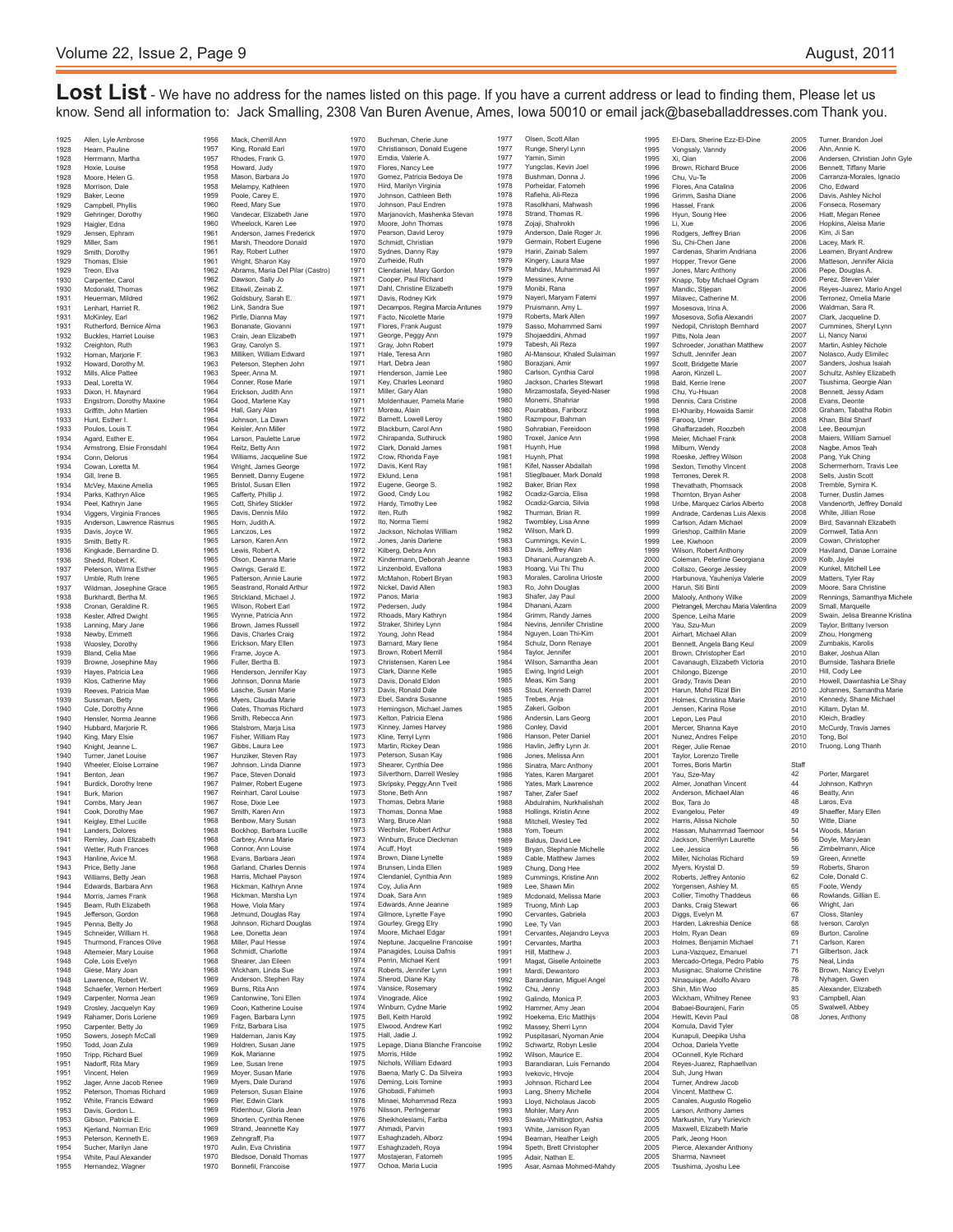# **Ames High Class of 1936 – 75th Anniversary**

Although we know of no plans for a 1936 AHS class reunion, we continue to receive support from their class. Memberships were received this summer from Maxine Anderson, Phyllis Bryan Elliott, Virginia Lynch Musser and Pauline Wheeler Rod. And we definitely don't want to slight Jean Hendrickson Forbes, AHS Class of l935, who graduated one year earlier. Two other graduates deserve special mention: Uryth J. Dillavou, '33, the Patriarch and Ione Rapp Brooks, '28 the Matriarch of our AHSAA members. Most memberships were for three years. We like their optimism. (Add 17 or 18 to 75 or more, and you see why!) Thanks, Ladies and Gentleman! "Ames Hi, Aims High!"



**Maxine Anderson** participated three years in Girls' Reserve and the Girls' Athletic Association (GRA), two years in Glee Club and Library Club and one year in volleyball, basketball and the Web Staff.



**Phyllis Bryan Elliott** participated three years in Girls' Reserve and Art Club, two years as the homeroom secretary and one year on the Web Staff, Quill and Scroll, Spirit Staff and National Honor Society.



**Jean Hendrickson Forbes, '35** participated three years in Girls' Reserve and Girls' Glee Club, two years in mixed chorus and one years as president of the Girls' Glee Club and as a library assistant.



Uryth Dillavou, '33, nicknamed "Dilly" by his classmates, participated in Hi-Y three years and was a member of the cabinet for two years. He was in band as a sophomore, played basketball, football and tennis for two years. He was a member of the Varsity Club for three years.



Virginia Lynch Musser had a unique high school experience. She attended Sioux City East High School as a sophomore, Des Moines East High School as a junior and Ames High School as a senior. At AHS she participated in Girls' Reserve, the Girls' Athletic Association and basketball.



**Pauline Wheeler Rod paticipated** three years in Girls' Reserve and the Girls' Athletic Association, two years in the National Honor Society and as homeroom president and one year in Pep Club, volleyball, basketball, baseball (We are betting she brought some class and dignity to the team!), Student Council, Senior Senate and the Spirit staff.



**Ione Rapp Brooks, '28** is 101, still going strong and has the distinction of being our oldest member. Her recent membership was for three years. Ione participated in Girls' Reserve for three years, dramatics for two years and the Girls' Athletic Association, Student Council and volleyball for one year each.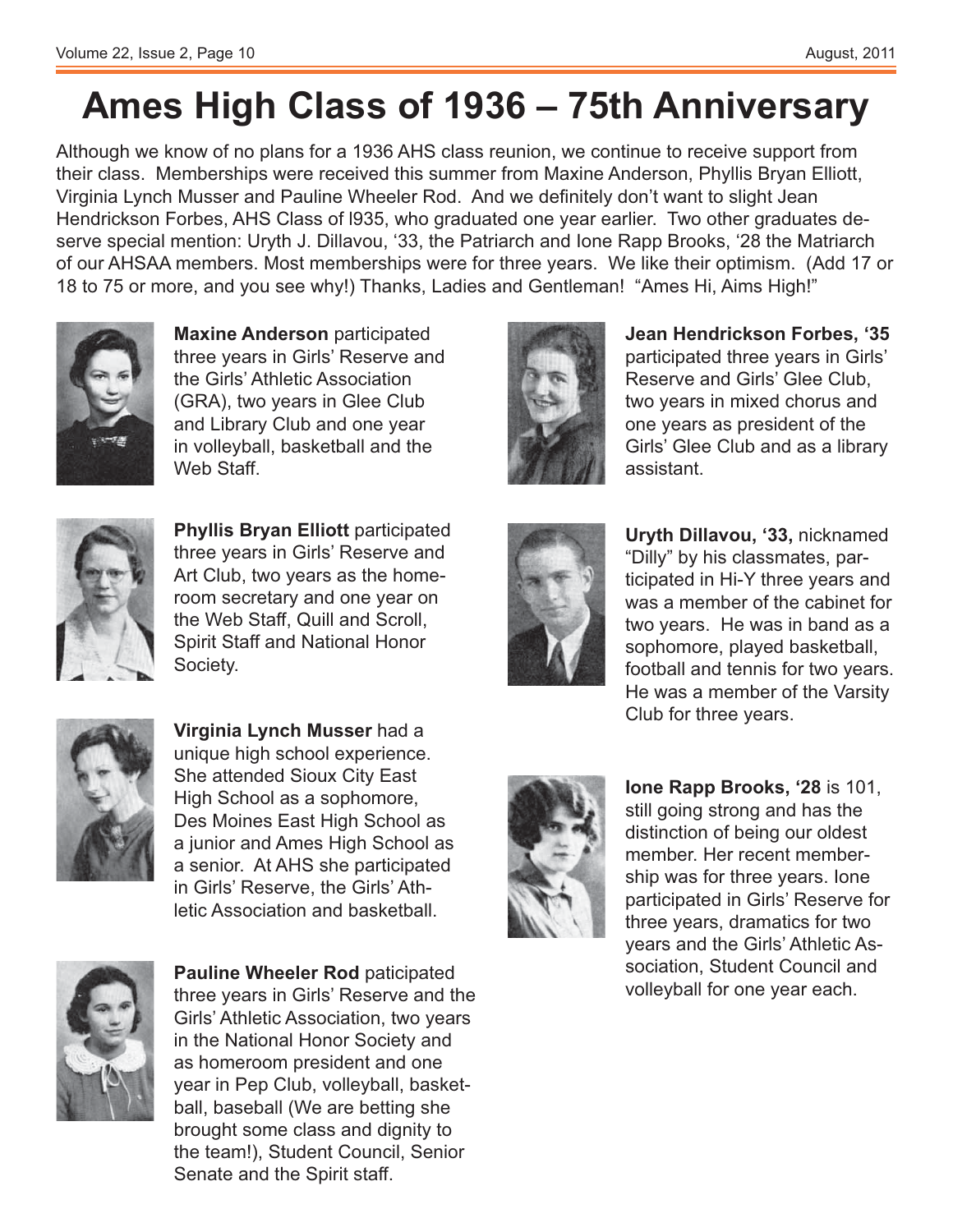| Volume 22, Issue 2, Page 11 |  |  |  |  |  |  |
|-----------------------------|--|--|--|--|--|--|
|-----------------------------|--|--|--|--|--|--|

|                                                                                                                                                                                                                                            | <b>Membership Blank Membership Blank</b>                                                                       | <b>Membership Blank</b>                                                | <b>Membership Blank</b>                                                                                                                                                                                                                                                                                                                                                                                                                                                                                                                                                |  |  |  |
|--------------------------------------------------------------------------------------------------------------------------------------------------------------------------------------------------------------------------------------------|----------------------------------------------------------------------------------------------------------------|------------------------------------------------------------------------|------------------------------------------------------------------------------------------------------------------------------------------------------------------------------------------------------------------------------------------------------------------------------------------------------------------------------------------------------------------------------------------------------------------------------------------------------------------------------------------------------------------------------------------------------------------------|--|--|--|
|                                                                                                                                                                                                                                            |                                                                                                                |                                                                        | Mail to Ames High School Alumni Association, 1921 Ames High Drive, Ames, IA, 50010. Make checks payable to AHSAA.                                                                                                                                                                                                                                                                                                                                                                                                                                                      |  |  |  |
| Please circle membership dues enclosed:<br>Additional Donation enclosed: \$                                                                                                                                                                | <b>Outside the USA:</b>                                                                                        | 1 year - \$6.00 2 years - \$11.00<br>Memorial enclosed: \$             | 3 years - \$15.00<br>1 year - \$12.00 2 years - \$22.00 3 years - \$30.00                                                                                                                                                                                                                                                                                                                                                                                                                                                                                              |  |  |  |
|                                                                                                                                                                                                                                            |                                                                                                                |                                                                        | Graduation Year: ____________                                                                                                                                                                                                                                                                                                                                                                                                                                                                                                                                          |  |  |  |
|                                                                                                                                                                                                                                            |                                                                                                                |                                                                        |                                                                                                                                                                                                                                                                                                                                                                                                                                                                                                                                                                        |  |  |  |
|                                                                                                                                                                                                                                            |                                                                                                                |                                                                        | (first number on name label)                                                                                                                                                                                                                                                                                                                                                                                                                                                                                                                                           |  |  |  |
|                                                                                                                                                                                                                                            |                                                                                                                |                                                                        |                                                                                                                                                                                                                                                                                                                                                                                                                                                                                                                                                                        |  |  |  |
|                                                                                                                                                                                                                                            |                                                                                                                |                                                                        |                                                                                                                                                                                                                                                                                                                                                                                                                                                                                                                                                                        |  |  |  |
|                                                                                                                                                                                                                                            |                                                                                                                |                                                                        |                                                                                                                                                                                                                                                                                                                                                                                                                                                                                                                                                                        |  |  |  |
|                                                                                                                                                                                                                                            |                                                                                                                |                                                                        |                                                                                                                                                                                                                                                                                                                                                                                                                                                                                                                                                                        |  |  |  |
|                                                                                                                                                                                                                                            |                                                                                                                |                                                                        |                                                                                                                                                                                                                                                                                                                                                                                                                                                                                                                                                                        |  |  |  |
|                                                                                                                                                                                                                                            |                                                                                                                |                                                                        |                                                                                                                                                                                                                                                                                                                                                                                                                                                                                                                                                                        |  |  |  |
|                                                                                                                                                                                                                                            | Name and address of someone who will always know your address: Name and and address and address of someone who |                                                                        |                                                                                                                                                                                                                                                                                                                                                                                                                                                                                                                                                                        |  |  |  |
|                                                                                                                                                                                                                                            |                                                                                                                |                                                                        | Suggestions / comments for the AHAA (special events, newsletter ideas, anything): ____________________________                                                                                                                                                                                                                                                                                                                                                                                                                                                         |  |  |  |
|                                                                                                                                                                                                                                            |                                                                                                                |                                                                        |                                                                                                                                                                                                                                                                                                                                                                                                                                                                                                                                                                        |  |  |  |
| <b>Book Order Form</b>                                                                                                                                                                                                                     | <b>Book Order Form</b>                                                                                         | <b>Book Order Form</b>                                                 | <b>Book Order Form</b>                                                                                                                                                                                                                                                                                                                                                                                                                                                                                                                                                 |  |  |  |
|                                                                                                                                                                                                                                            |                                                                                                                |                                                                        | Mail to Ames High School Alumni Association, 1921 Ames High Drive, Ames, IA, 50010. Make checks payable to AHSAA.                                                                                                                                                                                                                                                                                                                                                                                                                                                      |  |  |  |
|                                                                                                                                                                                                                                            |                                                                                                                |                                                                        |                                                                                                                                                                                                                                                                                                                                                                                                                                                                                                                                                                        |  |  |  |
|                                                                                                                                                                                                                                            |                                                                                                                |                                                                        |                                                                                                                                                                                                                                                                                                                                                                                                                                                                                                                                                                        |  |  |  |
| "Ames-From Marsh to Modern City" by Farwell Brown<br>"Ames in Word and Picture" by Farwell Brown<br>"Ames-Tales from Two Old Times" by Farwell Brown<br>"A Soldier's Life, 1861-1865" by Farwell Brown<br>"A Guide to Ames" by Tamara Kuhn | "Once Upon A Time" by I.W. (Red) Milliken (postage included)                                                   | add \$5.00 postage for each book ordered:<br>(\$10.00 max for postage) | qty: x \$20.00  subtotal<br><u>and the company of the company of the company of the company of the company of the company of the company of the company of the company of the company of the company of the company of the company of the company of the com</u><br>qty: ______ x \$20.00  subtotal<br><u> 1990 - Johann Barnett, fransk politiker</u><br>qty: x \$20.00  subtotal<br><u> 1990 - Johann Barbara, martx</u><br>qty: x \$20.00  subtotal<br><u> 1990 - Johann Barbara, martx</u><br>qty: x \$15.00  subtotal<br>qty: x \$15.00  subtotal<br><b>TOTAL</b> |  |  |  |